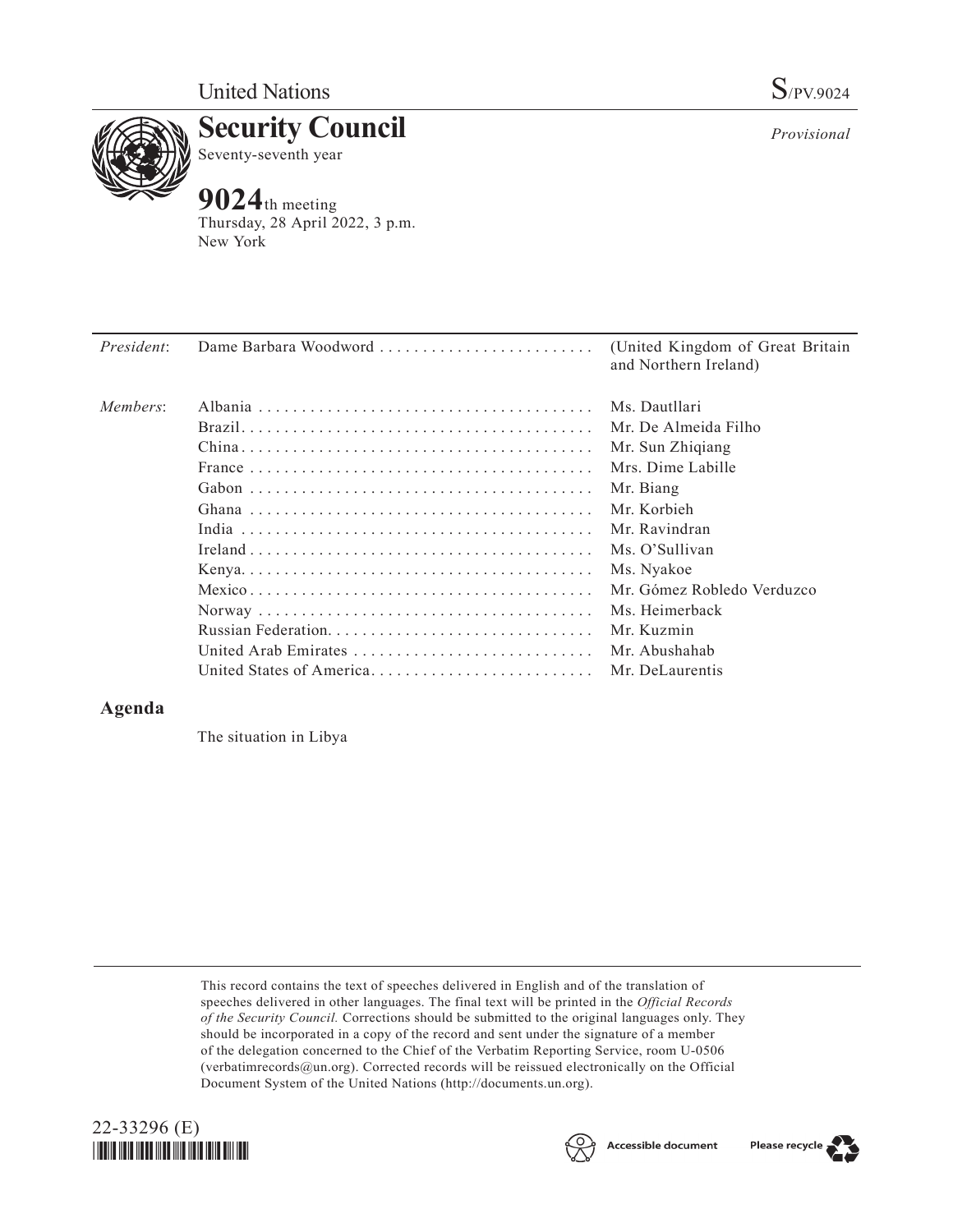*The meeting was called to order at 3.05 p.m.*

### **Adoption of the agenda**

*The agenda was adopted.*

#### **The situation in Libya**

**The President**: In accordance with rule 37 of the Council's provisional rules of procedure, I invite the representative of Libya to participate in this meeting.

In accordance with rule 39 of the Council's provisional rules of procedure, I invite Mr. Karim Khan, Prosecutor of the International Criminal Court, to participate in this meeting.

The Security Council will now begin its consideration of the item on its agenda.

I now give the floor to Prosecutor Khan.

**Mr. Khan**: I thank you, Madam President, once again for the opportunity to brief the Security Council for the second time in relation to the Libya matter. I had the opportunity earlier this morning to sit down with the Permanent Representative of Libya to discuss matters arising from the situation.

In my most recent briefing (see S/PV.8911), I set out a hope and a plan that I would review comprehensively the evidence and the Libya situation to give some greater clarity to the members of the Security Council and try to work as effectively as possible to discharge the very serious and very necessary responsibilities that the Council placed on my Office in 2011 by way of resolution 1970 (2011). This is the twenty-third report that the Office has presented to the Council.

I have to emphasize what is mentioned in the report and what I said on the first occasion. Those situations referred to by the Security Council cannot become never-ending stories. They need to move forward, and we need to ensure justice. It may be the case that the old adage, "Justice delayed is justice denied", is not correct; maybe justice delayed still can be arrived at. But certainly victims and survivors have every right to see that their lives, their hopes and their suffering are looked at thoroughly, and if there is criminal responsibility, that it be brought before an independent court.

It is my view, with the greatest of respect, that the new report put forward is a good attempt to try to identify and articulate benchmarks for the first time in an Office of the Prosecutor report in terms of timelines

for certain action, so that the Office can also be held to account, and I can also make sure that it does better in terms of moving things forward.

The stocktaking exercise has shown that some significant progress has been made. There is a renewed investigative strategy that provides a framework. But the plan for renewed action of a more dynamic and more impactful investigation is perhaps best articulated in some key principles that underpin my overall vision for the work of my Office.

The first principle is prioritization. I have said to the Security Council before that I will prioritize referrals made by the Council to my Office. That is not an abstract principle. That requires greater resources, greater skills and greater urgency because of the responsibility that this organ has for maintaining international peace and security. That promise of greater prioritization has already been given effect to in these past few months by additional resources and additional staff.

At the same time, I highlighted an increased need to focus on a number of areas. For the purpose of today's briefing, I will identify financial investigations and tracking in relation to the Libya situation, as well as focusing on sexual and gender-based crimes and crimes against and affecting children.

The other aspect is an ever more acute realization that harnessing technology is absolutely vital. The massive data sets that are the hallmark of the kind of crimes that are within the jurisdiction of the International Criminal Court (ICC) require us to utilize in an integrated fashion the latest technology that is available — artificial intelligence, machine-learning tools, translation platforms that allow mass data to be effectively translated before a more cost-intensive exercise of human review is carried out. All that will allow us to accelerate our action.

I think that it is not an exaggeration to say that, when we start seeing some of that, and the timelines are listed in the report, it will have the potential, I hope, to have a profound effect on investigations.

In very simple terms, the types of evidence — video, audio, statements, medical, the whole variety of electronic data — need to be rendered more malleable and more accessible to investigators and analysts and then, ultimately, presented, as necessary and where relevant, to a court of law.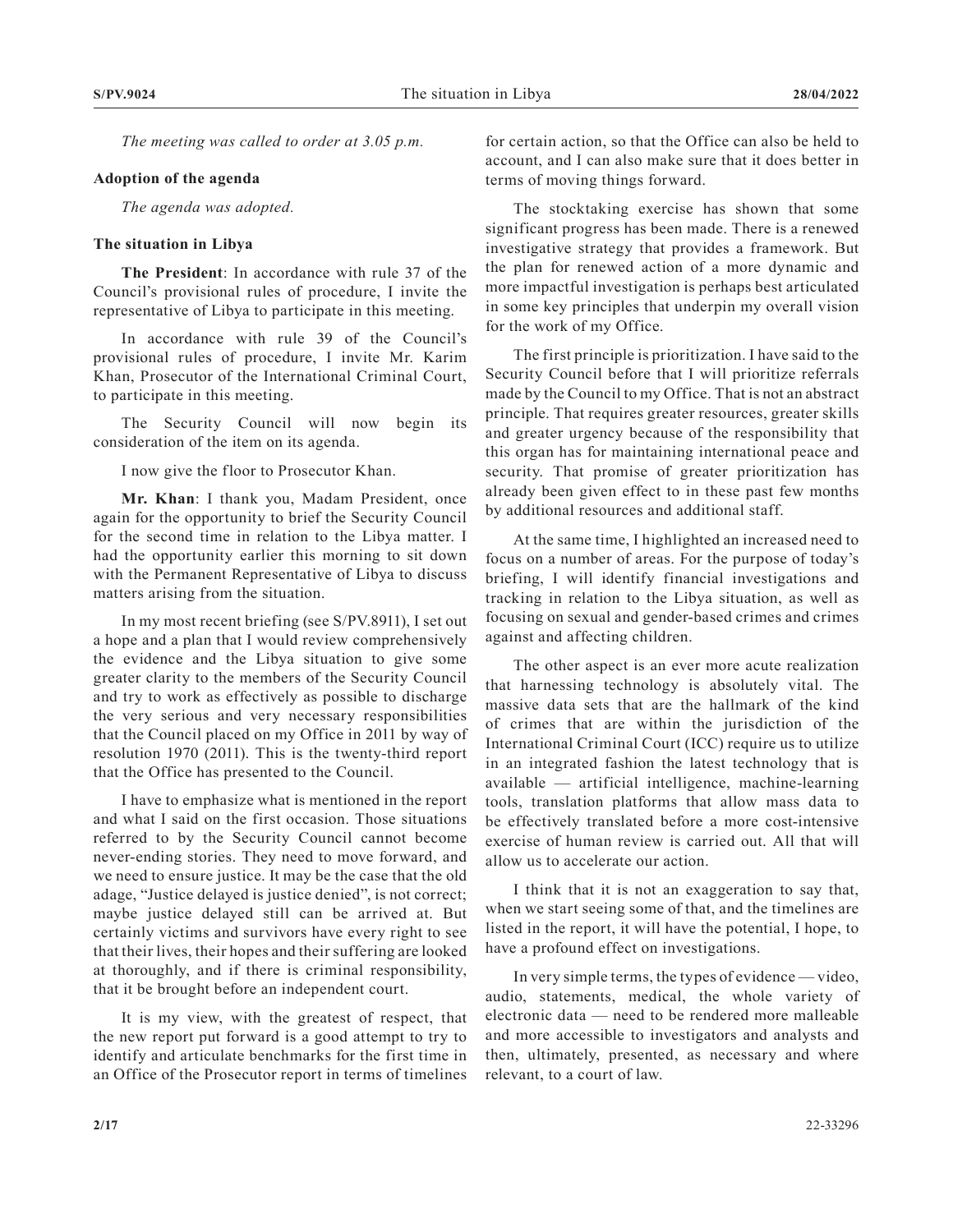The second principle is empowering victims and witnesses. The Hague is distant from the majority of its situations. It is distant from Libya, and it is blindingly obvious, in my respectful view, that armslength investigations are not the most effective. We need to work shoulder to shoulder and hand in hand with victims, survivors and affected communities. We also need to embrace and, wherever possible, work with States. I think that once we work in that way with victims, survivors and States, we will have a better and more accurate compass that will help us navigate a path towards the truth, separating truth from fiction, actually finding out why certain things happened and, where necessary, ensuring that cases are brought that independent judges can establish.

Linked to that is something that is critical, and I hope that we will have the support of Libya as well. Something that, I think, is necessary in all our situations is a field presence. We need to be more on the ground, learning, listening and being able to access the undercurrents of a situation so that we are not the least informed person or group in a situation. We need to be absolutely alive to the realities of the moment in which different narratives take place, and we need to be able to effectively separate those narratives. We have already identified some putative witnesses who, we think, would be accessible to the Office by way of having a closer field presence.

Linked to that, we will partner with the Registrar of the Court — we have an outstanding Registrar of the International Criminal Court — and work in collaboration with him and his Office to devise a more effective outreach strategy because it is critical that victims and survivors know what is happening. Here we are some years from 2011, and I think that, collectively, we can do a better job in communicating with those who are victims and survivors and in managing expectations, but also, within the confines of confidential criminal investigations, in improving communications and hearing from them regarding what their concerns are. Their views and concerns can be presented to the Court, but we also have a responsibility to listen more effectively.

Regarding victims and survivors, I think that there is a great deal that could be said, but, in this forum, if I may, I will simply take this opportunity to thank them for their outstanding steadfastness and for their patience. I hope that we will do better. I hope that we will accelerate our work. But I think that it is really

outstanding that the victims and survivors everywhere whom I have actually seen, not just in Libya, despite having lost almost everything in many cases, have the remarkable belief, sometimes in the face of what they see, that justice will not be an illusion but can be rendered something that is effective, solid and meaningful to their lives.

The third pillar, quite obviously, is better and closer engagement with the Libyan authorities. I am trying to ensure that, and I have set out in the report — and we also had very good discussions today with His Excellency the Ambassador of Libya — how we can partner with Libya and improve our lines of communication. It is not a favour of the prosecution. The clear foundation of the Rome Statute is built on complementarity and that justice is best done at home. Only when a State is unwilling or unable does the Court come into play. I therefore really want to look at ways in which we can assist technically, as well as improve communications regarding what is needed and what the gaps are, to help national proceedings take the strain of responsibility ever more effectively. Wherever any national authority, any authority at all, is willing to step up the office, we would be very delighted and pleased to support that rather than cling to a particular case. I look forward to exploring such options. But a corollary of that is also the case that if a situation or a country is not willing or is not able, I cannot be derelict in my non-derogable obligations to act in accordance with the Rome Statute and, in that process, to investigate incriminating and exculpatory evidence equally.

Further to that, in the next reporting period I am hoping both to have high-level interactions with the Libyan authorities and to create a more systematic and structured approach to working-level discussions between my Office and the Libyan authorities so that we can move things forward. I hope that a new memorandum of understanding can be devised over the next reporting period.

I had hoped to go to Libya during this reporting period, but, with a number of issues — not only schedules and logistics but also the elections — I took advice, and it was not possible. However, I hope that in the coming reporting period I will be able to go to Libya and move things forward more effectively with its assistance.

We have already had discussions at a technical level regarding helping the Libyan authorities, as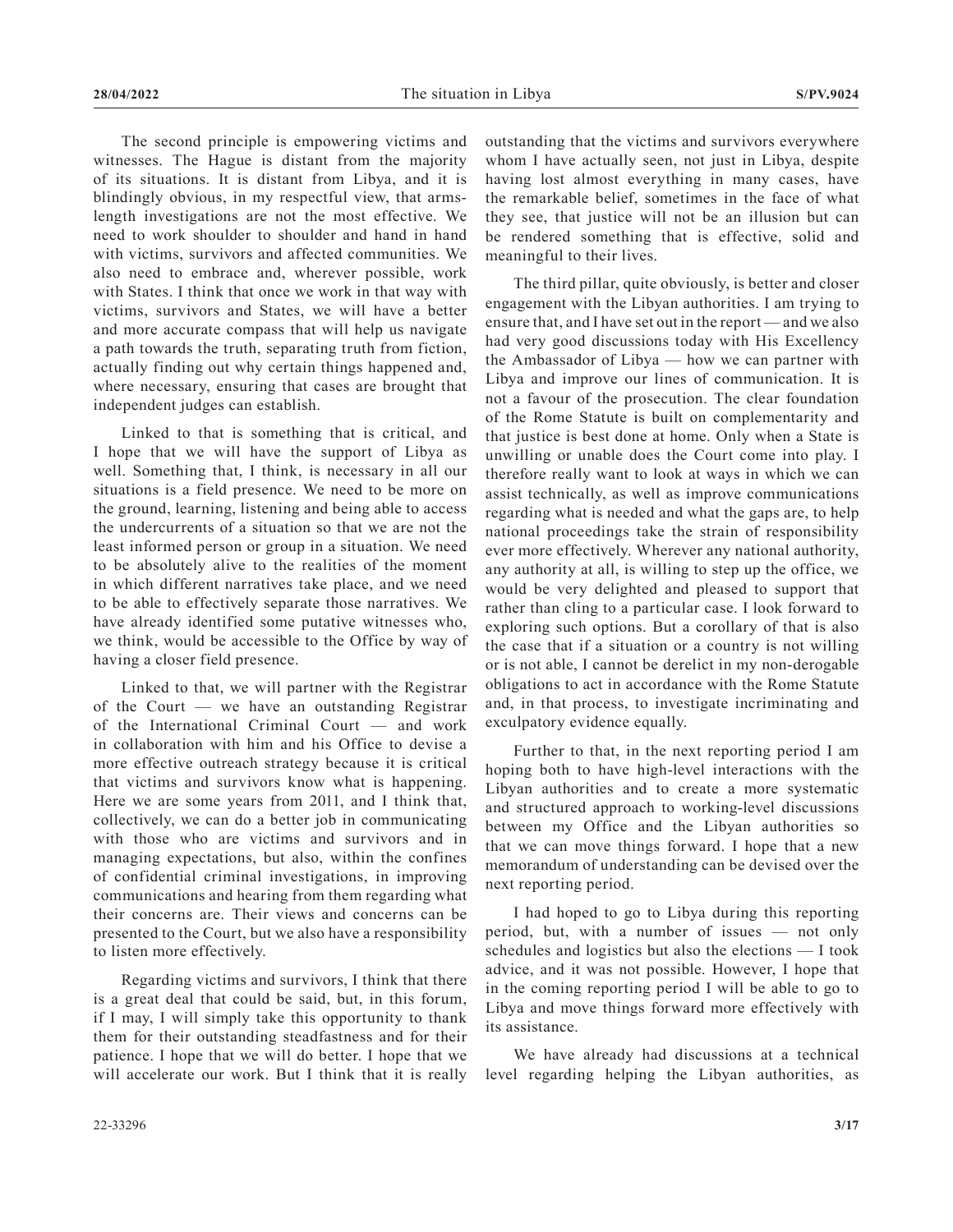well as having the capacity in terms of forensics and mass graves and moving that forward. It was raised by the Ambassador and Permanent Representative this morning. I also followed up on that, and those discussions have in fact taken place. The assistance of the United Nations Support Mission in Libya is also extremely important. In the past two weeks, my deputy spoke with the Special Adviser to the Secretary-General on Libya, Ms. Stephanie Williams, and I think that we will try to work, respecting the different mandates, with the United Nations, where possible, so that we can do a better job.

Obviously, we cannot view the objectives of the ICC as bringing everything to The Hague. I have repeatedly said that the ICC is a court of last resort. That is common ground. The Hague should be a city of last resort. But we need to find more creative, imaginative and effective methods to get evidence to courtrooms, wherever they are. For me, it really does not matter if there is the ICC flag behind a judge or if it is a domestic flag. In fact, very often, the latter is preferable. This is part of what I described as "redefining success". It is a way of us not being beneficiaries of information that we receive from States or that we collect from our own investigations. Rather, it is a renewed impetus to try to receive evidence and use it for our own cases, but also to give it to national authorities to use, assess and narrow what is far too frequently an impunity gap.

We have already had some concrete examples of effectiveness in that regard. I mentioned this point in my last briefing when I touched upon the migration issue and mentioned our partnership with the Netherlands, the United Kingdom, the European Union Agency for Law Enforcement Cooperation and Italy, and the fact that the Kingdom of the Netherlands has managed to bring cases for crimes linked to the migration issue. We need to look at ways of widening that and feeding more information to national authorities.

The idea that somehow the ICC is an apex criminal court is not a sound one. In my view, it is far better to view it as a hub, with every national authority being a spoke in a system that allows the wheel of justice to move more effectively and overcome the bumps that exist in every jurisdiction. This two-way street of us getting evidence, conducting investigations and analysing the evidence with technological tools and experts in the Office — using it but also sharing it — is one that will give value for money. It is one that is going

to be effective. And ultimately, it will be more effective for victims and survivors.

The binding reality is that in these types of crimes we simply cannot act alone. It is often hubris to think that the ICC or any national authority can act alone when the crimes that seem to have taken place could constitute either genocide or crimes against humanity or war crimes. Structures are broken and cannot operate. Witness protection has become a real issue in so many parts of the world. The way to improve and bend the arc towards justice is by working together, as well as by independently and effectively testing evidence received from any source, trying to make sure that evidence is reliable, with the many tried and tested forensic means to do that, and if we do so, we can fulfil our mandate with ever greater efficiency.

The twenty-third report is perhaps characterized by a number of things, but what I have tried to do and what I will always endeavour to do to the best of my abilities, however limited, is to be candid. There are challenges: the political and security situation in Libya with which the Libyan authorities are dealing is difficult, dynamic and challenging. This of course has implications for investigations, but there are always various means — with good will and imagination — of trying to make sure that things move forward effectively.

I have tried to be transparent in the report. I have set benchmarks. I will continue to set more benchmarks, so that hopefully we can ensure that the important responsibility given by the Security Council in resolution 1970 (2011) is fulfilled, and, even more importantly, that the victims and the survivors are not an afterthought, that we put them centre stage and make sure that their rights are properly and fully vindicated to the best of our abilities.

**The President**: I thank Prosecutor Khan for his briefing.

I shall now give the floor to those members of the Council who wish to make statements.

**Mr. Gómez Robledo Verduzco** (Mexico) (*spoke in Spanish*): Mexico thanks the Prosecutor of the International Criminal Court and his team for presenting the twenty-third report, pursuant to resolution 1970 (2011), on the situation in Libya, and for the frank, direct and clear briefing he has just made.

We of course support the strategy set out in the report, which establishes research goals for the short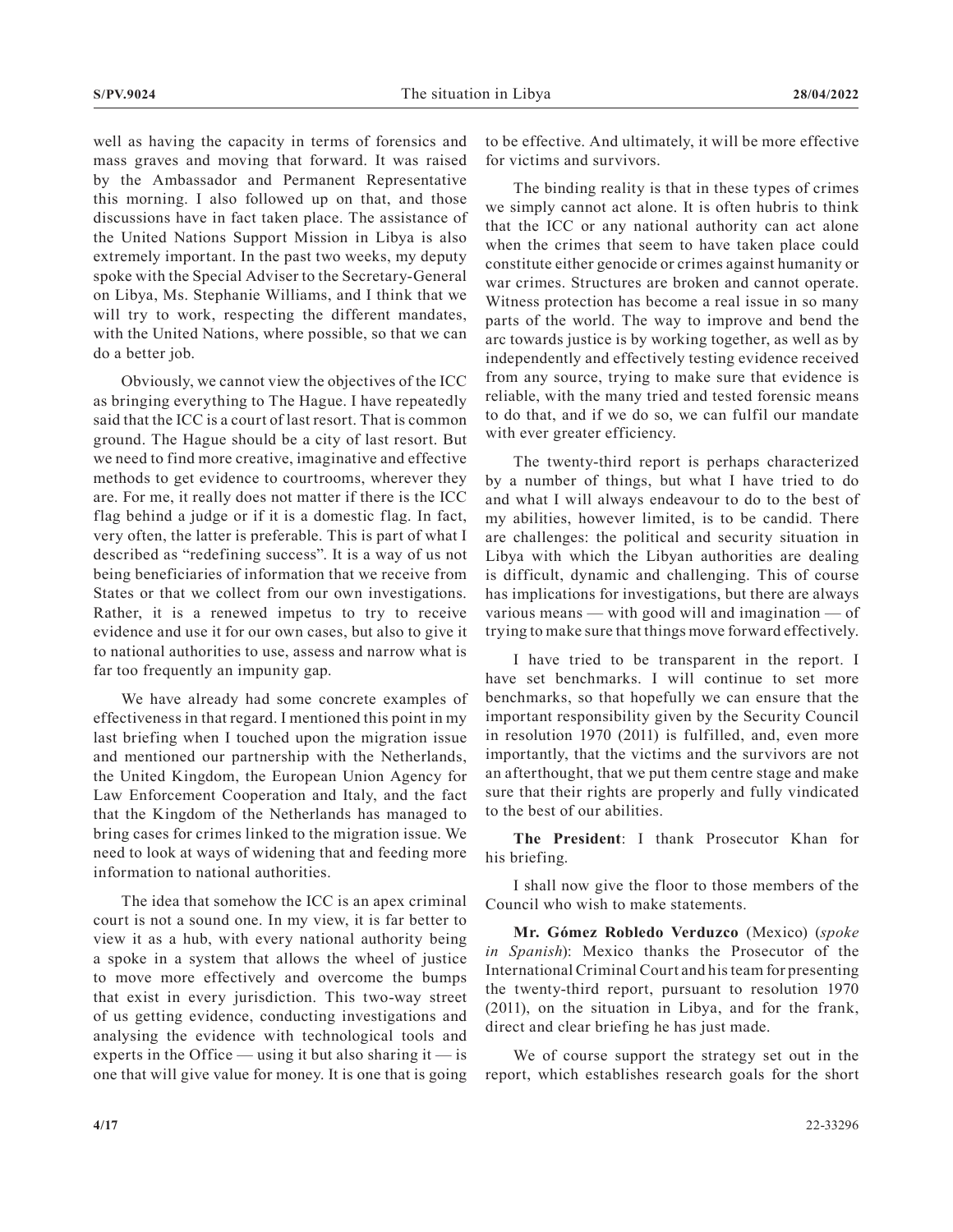term. We underline the importance, as the Prosecutor said again and again, of putting victims at the centre of the investigations and at the centre of the Office of the Prosecutor's concerns. To this end, it is essential that there be ever closer collaboration with survivors, their families and the witnesses of the crimes allegedly committed that fall within the jurisdiction of the International Criminal Court. And of course, it is essential to improve cooperation with third States.

It is of course essential to strengthen cooperation with national courts based on the principle of complementarity, which is something that the Office of the Prosecutor has been promoting systematically since Mr. Khan assumed his high responsibility, and this is truly commendable. I would like to underline the admiration we have for the work done so far.

With regard to the progress made in the investigation of the case before us, Mexico is very concerned about the crimes committed against migrants and refugees, which according to the report could amount to war crimes and crimes against humanity. We are also concerned about the situation prevailing in detention centres, some of which are even operating clandestinely.

We emphasize these two aspects because they involve people who are seriously vulnerable. In this regard, we acknowledge the cooperation of national authorities and the European Union Agency for Law Enforcement Cooperation in support of investigations into crimes against migrants, without forgetting the need to provide psychological support to witnesses and survivors of atrocities that could, as I said, constitute crimes within the jurisdiction of the Court.

We know that the current political situation imposes great security challenges, which affects, as the Prosecutor just said, the investigative work on the ground. We reiterate our call to the Libyan authorities and all relevant actors to cooperate and facilitate the work of the staff of the Office of the Prosecutor, in particular for the proper collection of evidence and proof, which requires conditions for the ability to move freely and safely throughout Libyan territory. Similarly, it is essential that the arrest warrants issued by the International Criminal Court are complied with. Mexico looks forward to possible new arrest warrants for crimes committed between 2014 and 2020.

The twenty-third report highlights the improvement in the use of technological tools and capabilities that can significantly improve the work of investigation, collection and storage of data and evidence in the hands of the Prosecutor's Office and shorten processing times. We understand that all that should also have a significant impact on the financial resources of the Office of the Prosecutor. It is important to recall, once again, the importance of the Council facilitating the support by the United Nations for the expenses incurred by the Court, taking into account that the situation in Libya constitutes the second matter referred by the Security Council to the International Criminal Court and the first to be so referred unanimously, with 15 votes in favour of the referral (see S/PV.6491), which is something we must never forget.

In conclusion, almost 20 years after the entry into force of the Rome Statute, Mexico reiterates its full support for the International Criminal Court and the Office of the Prosecutor, in the conviction that their work, together with the indispensable support of all States, has the real potential to progressively close the impunity gap in favour of the victims of the most heinous crimes of international concern, on the understanding that access to truth and justice is the cornerstone of sustainable peace.

**Mr. Kuzmin** (Russian Federation) (*spoke in Russian*): We have read the latest report of Mr. Karim Khan on his investigation of the situation in Libya. We also note the so-called road map, which sets out the Prosecutor's vision for further work on the Libyan file. The attempt to review the approaches of the previous Prosecutor, Fatou Bensouda, which were far from ideal, is certainly a step in the right direction. However, so far, a number of ideas raised in the report raise serious questions. The most substantive among them is the decision not to investigate the crimes committed in Libya in 2011.

The Prosecutor has explicitly stated that the phase of his work related to the investigation of the events of 2011 has been concluded and that no new cases are planned. We recall that the events of that period led to the Security Council's referral of the Libyan dossier to the International Criminal Court (ICC). More precisely, it was not the events themselves, but the way they were projected by the Western media and non-governmental organizations. The hastily fabricated case against Al-Qadhafi by the ICC Prosecutor at the time, Mr. Moreno-Ocampo, was built on such crude and apparent fabrications that it began to fall apart even before the murder of the Libyan leader.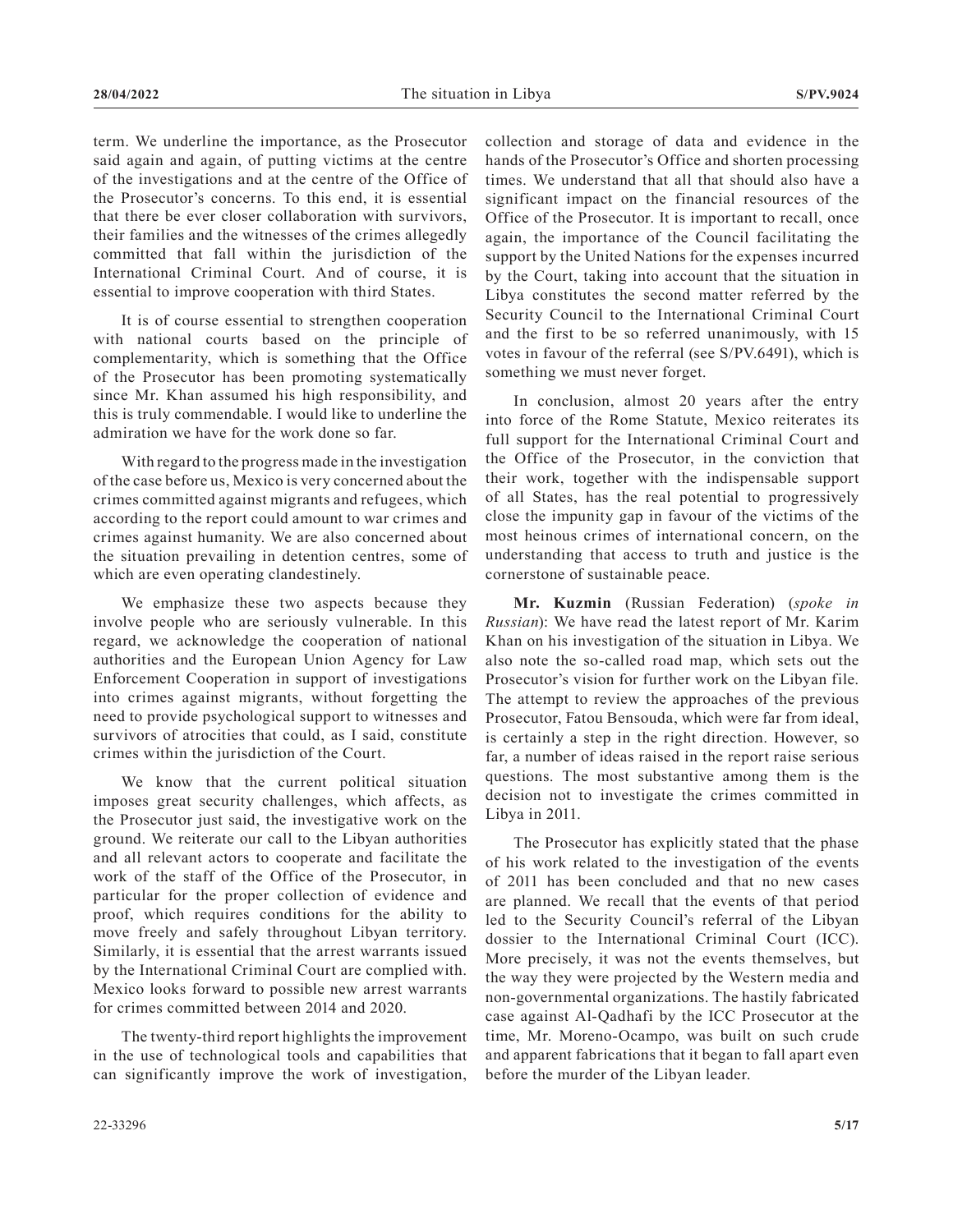At the same time, as we well remember, the Al-Qadhafi case at the ICC was used to justify NATO's unprovoked military aggression against the Libyan State. Western countries blatantly violated the provisions of resolution 1973 (2011) when they interpreted the imposition of the no-fly zone as giving them carte blanche to carpet bomb the sovereign and, at that time, prosperous State of Libya. The outcome of those actions are well known: civilian deaths, chaos and devastation within the country and mass flows of refugees.

As of today, Libya continues to suffer from the consequences of the 2011 NATO actions. Overall, everything that was imputed to Mr. Al-Qadhafi and used by the West to destroy both him and his country cannot be compared to the suffering that Libya has endured as a result of the NATO invasion and the years of chaos, the power vacuum and the civil war that ensued.

We would especially like to emphasize another point. What was done to Muammar Al-Qadhafi was done with the connivance and full approval of United States officials. It is worth recalling how then Secretary of State Hillary Clinton commented on his gruesome massacre with a smile, "We came, we saw, he died".

If the words "justice" and "impartiality" really meant anything to the ICC, it would not have focused solely on investigating the supporters of Muammar Al-Qadhafi; it would have also focused on NATO and opposition war crimes. Instead, according to its report, the ICC plans to end its investigation into the events of 2011. It turns out that, in the opinion of the Office of the Prosecutor, no one else is to blame for the catastrophe in Libya but the brutally murdered Muammar Al-Qadhafi. That approach is simply astounding in its one-sidedness.

The principle of inevitable and inescapable punishment, so often invoked by Western countries, fails to apply to their own actions. I would like to ask Prosecutor Khan: Who will be held responsible for the breakdown of Libyan statehood and the years of its people's suffering? Why does the ICC have no questions about the extrajudicial killing of Muammar Al-Qadhafi? Should we regard that as the Court's endorsement of the policy of overthrowing undesirable Governments and killing the leaders of sovereign States?

We are convinced that a comprehensive analysis of the tragic events of 2011, while objectively taking into account the role and responsibility of all parties, must remain within the focus of the ICC. Without that,

it would be utter hypocrisy to speak of justice and a socalled victims rights approach.

In conclusion, let me say a few words about the current situation in Libya. Only now, almost 10 years since the NATO aggression, are we seeing positive signs of overcoming the deep-rooted political crisis in Libya. We call on all parties not to interfere in the electoral process in Libya, whose long-suffering people have long deserved lasting peace.

**Mr. DeLaurentis** (United States of America): I think that I have to say before beginning my intervention that the narrative we have just heard from the previous speaker is also astonishingly one-sided.

I thank Prosecutor Khan for his briefing. We wish him continued success in his role and we commend his dedication to securing justice for the most serious international crimes.

The United States has historically been and will continue to be a strong supporter of meaningful accountability and justice for the victims of atrocities through appropriate mechanisms. Justice, accountability and the rule of law are values that we share and that we continue to believe are best advanced together. Now more than ever, with reports of atrocities occurring daily in Ukraine, we see the need to uphold support for international justice mechanisms, including the International Criminal Court (ICC).

With respect to Libya, the United States looks forward to ongoing cooperation with the Office of the Prosecutor as he embarks on a renewed strategy for providing meaningful accountability for heinous atrocities committed against the Libyan people and migrants who find themselves in Libya, pursuant to resolution 1970 (2011). We welcome the extensive and thoughtful stocktaking exercise conducted by his Office over the past six months and his dedication to exploring several lines of effort to meet the expectations of victims who have waited so long for justice. That includes commendable efforts, as he mentioned, to re-engage with Libyan authorities on accountability at the national level, in line with the bedrock principle that the ICC must be a court of last resort, as well as engagement with all other stakeholders directed at securing tangible results.

The chronic insecurity we continue to witness in Libya, including continued mobilization of armed groups in the shadow of existing political rifts,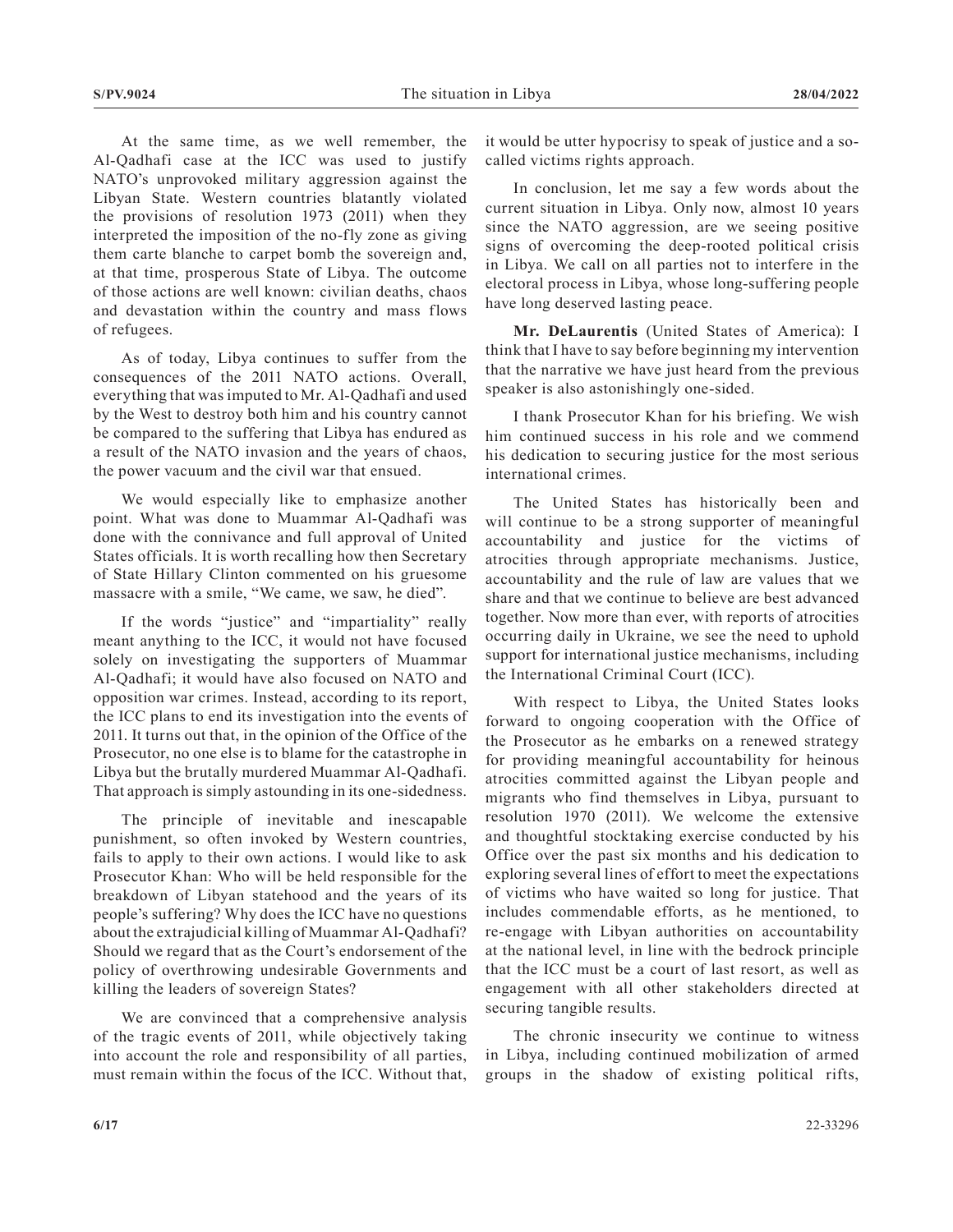would be reduced by resolving political uncertainty and promoting accountability. We welcome renewed energy to explore available avenues for actions and consolidation of efforts. Accountability, of course, requires rigorous documentation and investigations. We welcome the recent report of the Independent Fact-Finding Mission on Libya (FFM), released on 23 March (A/HRC/49/4). The establishment of the FFM by the Human Rights Council in 2020 represented a positive step forward in efforts to document violations and abuses of human rights and violations of international humanitarian law by all parties in Libya since the beginning of 2016.

Last month's report revealed disturbing new evidence of mass graves, thought to contain the corpses of migrants at a trafficking hub, and affirming that the FFM saw reasonable grounds to believe that international humanitarian law had been violated. We support ongoing efforts to build domestic capacity to punish perpetrators of human rights, abuses and violations and encourage support for local capacitybuilding and judicial reform in Libya. Central to the success of any domestic prosecution is the guarantee of fair-trial protections, as well as the protection of the rights and security of victims and witnesses.

We continue to monitor the domestic legal proceedings against Al-Senussi. We also call upon the Libyan authorities to do more to support and advance accountability efforts, including cooperation with the ICC.

Former senior officials of the Al-Qadhafi regime, such as Abdullah Al-Senussi and Saif Al-Islam Al-Qadhafi, the latter of whom is subject to an arrest warrant by the ICC for charges of war crimes and crimes against humanity, must face justice. Victims and survivors of human rights violations and abuses in Libya deserve justice. We once again call on the Government of Libya to revoke Decree 286, which continues to curtail the work of civil society and impede domestic efforts to secure justice for victims and survivors.

Finally, promoting peace and security in Libya is critical. The United States reaffirms its call for the withdrawal of all foreign forces, fighters and mercenaries from Libya, in line with resolution 2570 (2021) and the October 2020 Libyan ceasefire agreement. The ICC's work in Libya is a critical element of our shared commitments to accountability, peace and security. We will continue to support the Court's efforts to deliver true justice to the people of Libya.

**Mrs. Dime Labille** (France) (*spoke in French*): I thank Prosecutor Karim Khan for his briefing, which as always was clear, transparent and comprehensive.

In the tragic context with which we are familiar, France reaffirms its indefatigable support for the International Criminal Court and its staff. We pay tribute to their independence and dedication. France will continue to cooperate fully with the Court, the only permanent international criminal court with universal jurisdiction, playing a vital role in the fight against impunity.

We welcome the attention paid by the Prosecutor to the situations referred by the Security Council. With regard to the implementation of resolution 1970 (2011), France recalls that the fight against impunity is, like the political transition, one of the central tenets of reconciliation among the Libyan parties. We encourage them to fully cooperate with the Court, as well as with the United Nations Support Mission in Libya, whose mediation efforts must be supported.

France remains concerned about the non-execution of arrest warrants issued by the Court. Resolution 1970 (2011) compels all States, whether or not they are parties to the Rome Statute, and all regional and international organizations concerned to fully cooperate with the Court and the Office of the Prosecutor. The deaths of the alleged perpetrators of the most serious crimes do not deliver justice to the victims.

We note with interest the road map set out by the Prosecutor in his briefing. We support, in particular, the attention being paid to recent crimes under the Rome Statute, including those committed against migrants and in detention centres. We support his efforts to facilitate the collection, processing and analysis of evidence.

The reports of the Secretary-General (S/2022/31) and the Independent Fact-Finding Mission on Libya (A/HRC/49/4) are damning. They document widespread human rights violations, whose perpetrators must not go unpunished. The increased repression of civil society and human rights defenders in the context of the political transition is particularly worrisome. We must do our utmost to shed light on the atrocities committed in Tarhuna and south of Tripoli. Democratic space must be preserved, where women and young people can be fully involved.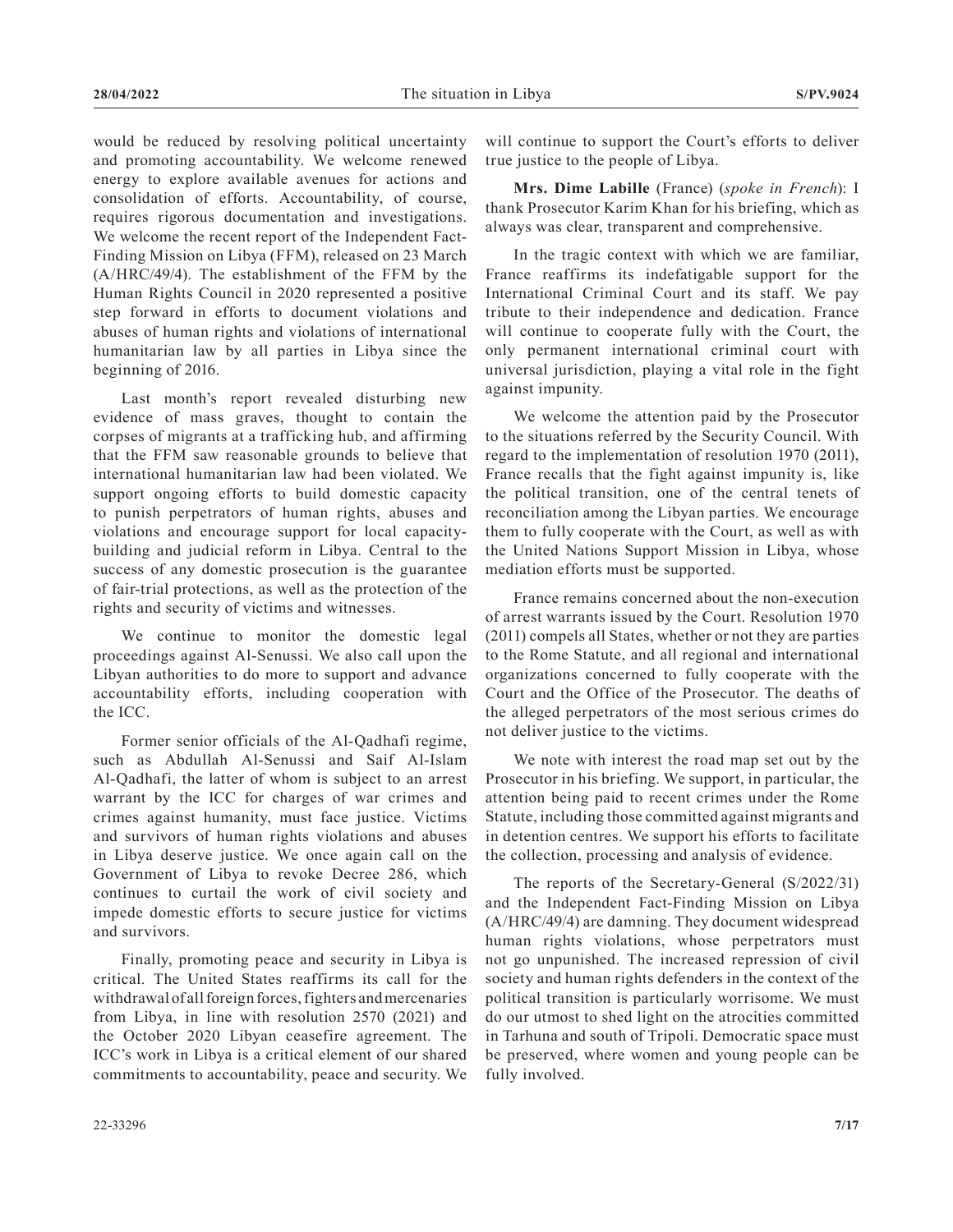The Office of the Prosecutor must possess the necessary resources to discharge the mandate entrusted to it by the Council. Safe and unhindered access to all Libyan territory must be guaranteed to the Prosecutor's teams. Witnesses and survivors must also benefit from all necessary protection.

The principle of complementarity remains essential to the Rome Statute. We condemn threats and violence against judges and lawyers in Libya. We welcome the deepening of discussions between the Office of the Prosecutor and the competent Libyan courts and services. The announced visit by the Prosecutor over the next few months will be an opportunity to enhance such cooperation.

France will continue to work towards a political transition in Libya, together with all of its international partners. The goal is to create a more peaceful and stable future for the country and its people and to support the stability, independence, territorial integrity and national unity of Libya.

Lastly, and in that regard, we strongly reiterate our full support for the International Criminal Court and the work of its Prosecutor, Karim Khan.

**Ms. Nyakoe** (Kenya): I thank Prosecutor Khan for his briefing.

I welcome the participation of the Permanent Representative of Libya in this meeting.

Accountability and justice are among the cornerstones of a stable and peaceful nation. For a country that has experienced protracted conflict, the need for accountability and justice becomes even more compelling. Libya retains the foremost responsibility to ensure accountability and the delivery of justice within its boundaries. Therefore, while acknowledging the role of regional and international mechanisms, including through resolution 1970 (2011), Kenya emphasizes the need for such cooperation and assistance to be extended within the parameters of the principle of complementarity. We also call for increased support to Libya in strengthening its national capacity for investigations, prosecution and the judiciary.

Thousands of migrants, asylum seekers and refugees continue to suffer great indignity and inhumane treatment, reportedly at the hands of those in authority and criminal networks alike, both within and outside Libya. Given the extraregional interest in the migration trends across the Mediterranean Sea into Europe, the current policies of such countries offering assistance to stem this migration are superficial and do not address its root causes. We call on the European Union and other interested parties to instead seek to honestly address the push factors of such migration.

We note the Prosecutor's preliminary assessment of the crimes against migrants and look forward to further reporting on that investigation line.

Finally, we reassure the people of Libya of our support in seeking peace in a Libyan-led, Libyanowned peace process and reaffirm our commitment to the sovereignty and territorial integrity of Libya.

**Mr. Abushahab** (United Arab Emirates) (*spoke in Arabic*): At the outset, I would like to welcome the Prosecutor of the International Criminal Court (ICC), Mr. Karim Khan. We take note of his briefing. I also welcome Ambassador Taher Elsonni, the Permanent Representative of Libya, to today's meeting.

The situation in the State of Libya remains uncertain. There is competition for power, the mobilization of militias and a lack of clarity surrounding the path of the political process. Yet, we are optimistic that our Libyan brothers will make it through this critical stage. In that regard, the United Arab Emirates reiterates that there is no alternative to a Libyan-led political dialogue, which is the only way to end the Libyan crisis. We welcome all Libyan efforts aimed at achieving those goals. We also reiterate our call on all Libyans to avoid tensions and disputes.

We commend the good offices of the United Nations and its initiative to help to resolve the Libyan crisis, as well as Egypt's hosting of all parties to facilitate dialogue concerning the constitutional basis.

To prevent escalation and further division in Libya, it is important that the 5+5 Joint Military Commission maintain its impartiality and distance itself from the current political tensions. We also stress the importance of maintaining the permanent ceasefire agreement, including the phased, gradual and balanced withdrawal of foreign forces, fighters and mercenaries from Libya. As the Prosecutor previously explained, efforts to implement the action plan for the withdrawal of those forces would promote greater stability in Libya and help prevent atrocity crimes.

The United Arab Emirates reiterates that the primary responsibility of Member States is to implement international law, including international humanitarian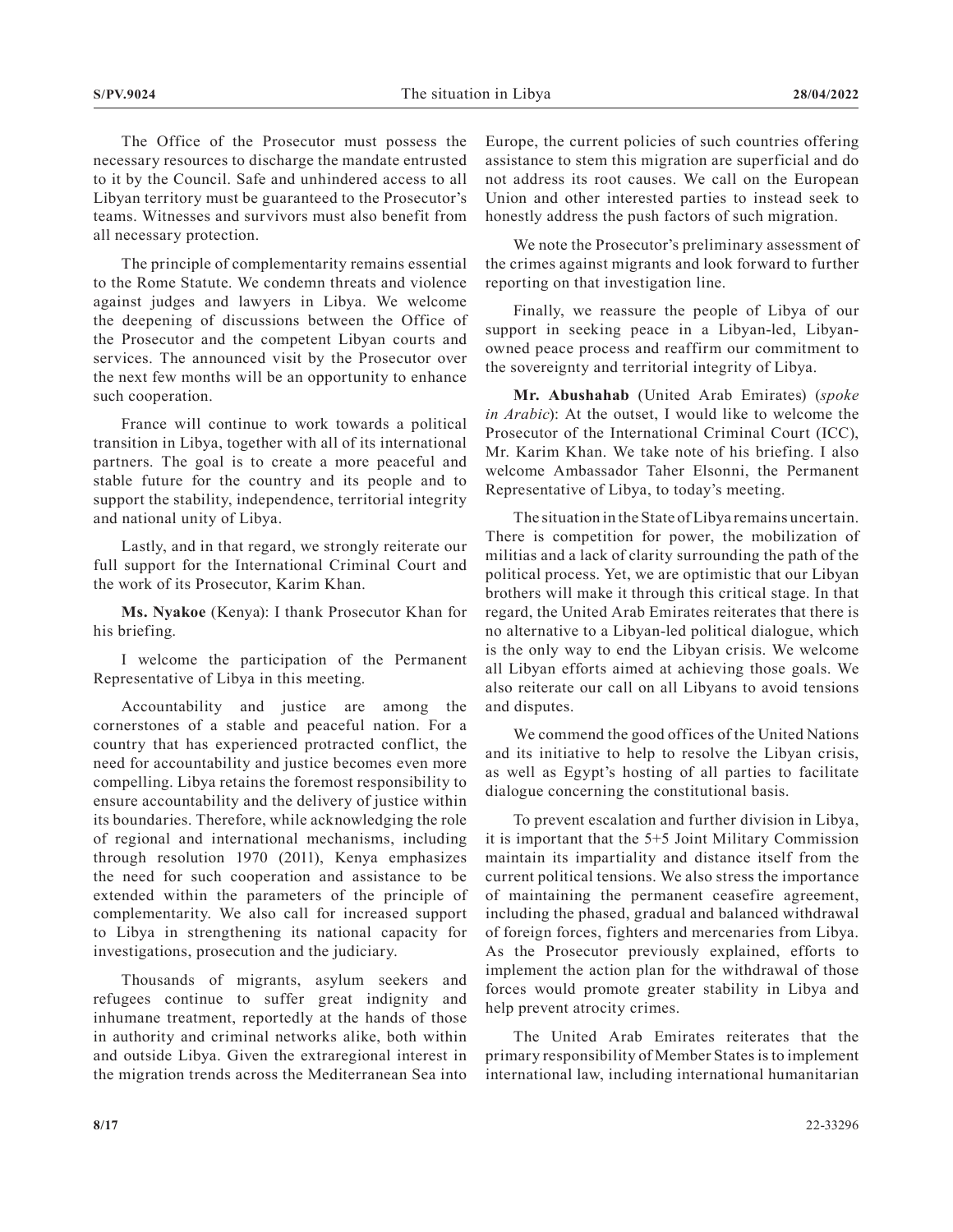law, and to prevent and stop atrocity crimes, including war crimes and crimes against humanity. Ensuring accountability for serious crimes, fighting impunity and bringing justice to the victims must be carried out in accordance with the fundamental principles of international law, including respect for the sovereignty and independence of States. We would also emphasize that compliance with the principle of complementarity under the Rome Statute of the ICC requires respect for the views and positions of the concerned State.

Achieving justice, which is a national sovereign prerogative, requires establishing lasting peace on the Libyan territories by supporting national efforts and building the capacities of Libyan institutions to establish accountability and implement transitional justice mechanisms. It also requires that Libyan initiatives and efforts, as well as United Nations and all other international efforts, be promoted with a view to facilitating and supporting national reconciliation processes to ensure long-term stability. In this regard, we welcome the current engagement and meetings between the ICC and the competent Libyan authorities. We also welcome the existing cooperation between Libya and the Court based on the memorandum of understanding signed between the Office of the Libyan Public Prosecutor and the Office of the Prosecutor of the International Criminal Court, in accordance with the Court's jurisdiction.

In conclusion, the United Arab Emirates emphasizes its commitment to the sovereignty, independence, territorial integrity and national unity of sisterly Libya. We hope that concerted efforts will be made to end existing divisions and prevent any measures that would undermine the progress made during the previous period.

**Mr. Ravindran** (India): I would like to join others in thanking the Prosecutor of the International Criminal Court (ICC), Mr. Karim Khan, for his briefing today and for his comprehensive report on the work of the Office with regard to Libya. I also welcome the presence of the Permanent Representative of Libya at this briefing today.

At the outset, I would like to state on record that India is not a party to the Rome Statue. When the Libyan issue was referred to the ICC way back in 2011, India expressed its doubts about such a course of action. Subsequent events have, unfortunately, vindicated our doubts. It has been clear from successive reports of the ICC Prosecutors that the referral to the ICC had no effect on bringing about a cessation of violence or the restoration of stability in the country. In fact, developments have only reinforced our view that when cases are referred to the Court primarily for political reasons, the ICC mechanism may not be best suited to serve the purpose of justice.

Recent developments and political disagreements in Libya are a matter of concern. We hope that all outstanding political issues can be resolved peacefully by the parties concerned, keeping the larger interests of the Libyan people in mind. The ceasefire agreement of October 2020 has held firm till now, and we hope that all parties will work together to maintain peace and stability. In that regard, we once again reiterate the imperative of holding the presidential and parliamentary elections as soon as possible. The holding of the elections in a timely manner will be necessary to carry forward the momentum generated by the signing of ceasefire agreement. We note and welcome the convening of the consultations of the Joint Committee of the House of Representatives and the High Council of State in Cairo by the Special Adviser of the Secretary-General on Libya to determine the constitutional basis for the elections.

The priority right now is to ensure that elections are held at the earliest date in a free, fair, inclusive and credible manner. We hope that all parties in Libya can unite around that common purpose. It is important for the Security Council and the international community to support the Libyan people in that endeavour. We also need to send a clear message that violence in any form is condemnable and would undermine the progress achieved since 2020.

We must also ensure that terrorist groups and affiliated entities are not allowed to operate unchallenged in Libya. The continued presence and activities of the Islamic State in Iraq and the Levant in Libya is of serious concern, including because of the potential cascading effect it could have throughout the Sahel region.

India has traditionally enjoyed close and mutually beneficial bilateral ties with Libya. We hope that all efforts of the international community will contribute towards achieving unity, peace, security and stability and bring about an inclusive and comprehensive national reconciliation in Libya.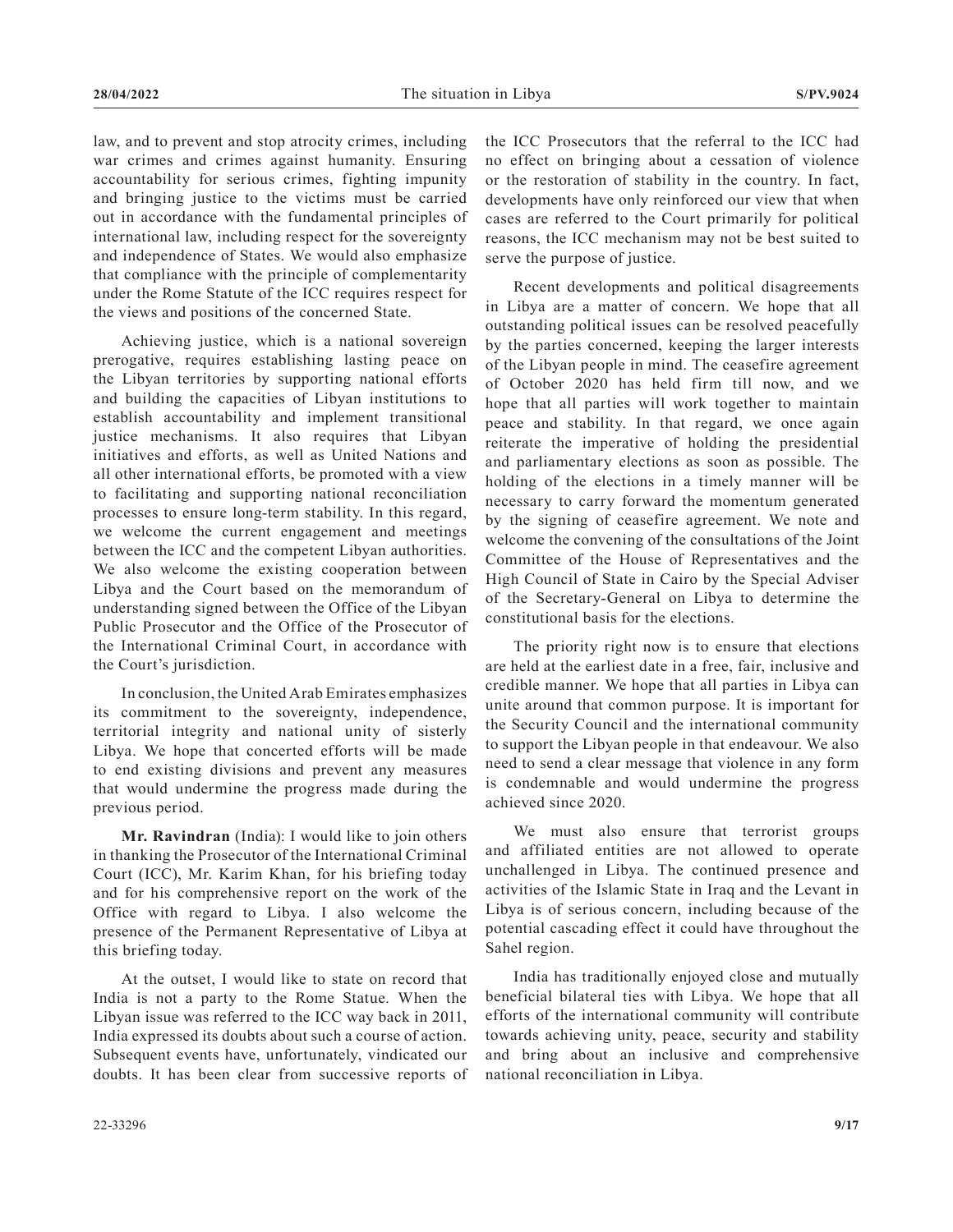**Ms. O'Sullivan** (Ireland): I thank Prosecutor Khan for his comprehensive and candid report and briefing this afternoon. I also wish to welcome our colleague the Ambassador of Libya.

Impunity remains a significant block to Libya's transition to democracy and the rule of law. That is why the Security Council's referral to the International Criminal Court (ICC) and the Office of the Prosecutor's investigation are so critical to long-term peace and stability in Libya.

We know that the operational, security and political environment in which the Prosecutor's Office continues to operate in Libya is very challenging. In addition to the fragile political situation, we are deeply concerned by continued reports of violations of international human rights and humanitarian law. The culture of impunity described by the Independent Fact-Finding Mission on Libya is particularly troubling.

In that difficult environment, progress by the Office of the Prosecutor is particularly reliant on cooperation with the Libyan authorities, and we continue to urge Libya to execute the outstanding arrest warrant against Saif Al-Islam Al-Qadhafi as a matter of priority. We welcome the Prosecutor's intention to refresh the relationship with the Libyan authorities and look forward to his travel to Libya in the near future. We acknowledge that assistance provided by the United Nations Support Mission in Libya is in that regard is vital.

Ensuring the ability of the Prosecutor's Office to conduct in-country investigative activities is also key to progress on the situation, and we look forward to hearing more in future briefings about a renewed memorandum of understanding between the Office of the Prosecutor and the Libyan authorities.

Ireland is appreciative of the open approach to reporting adopted by the Prosecutor in his latest report. The Prosecutor's prioritization of the situation in Libya and the allocation of resources to that matter — in particular support for the recruitment of additional staff with specialized expertise with respect to sexual and gender-based crimes — are also positive. That is a particularly welcome development, since we know that sexual and gender-based violence remains widespread in migrant detention centres and that no action is being taken by authorities to hold perpetrators to account. We also note the Office's preliminary assessment that crimes against migrants, including sexual and genderbased violence, may constitute crimes against humanity and war crimes.

However, we appreciate the fact that resources remain a matter of concern for the Court across all situations. We reiterate once again our view that where the Security Council has referred situations to the International Criminal Court, that should be matched with adequate funding. Such referrals place an extra burden on the Court, including through the reporting requirement, and the Council should acknowledge as much. With that in mind, Ireland committed additional voluntary contributions to the ICC two weeks ago. Such contributions will assist with all situations before the Court and may directly benefit the work being conducted in relation to the Libyan situation.

The increased emphasis on engagement with victims and survivors in the Prosecutor's forwardlooking investigative strategy is very welcome, especially efforts to bring the work of the Office closer to survivors, witnesses and the families of victims. One of the challenges in that will be ensuring the safety of those who wish to engage with the Court and the Prosecutor's Office. The intention to establish an enhanced field office is a prerequisite to such further engagement. We encourage all initiatives that ensure that those who cooperate with the Court through whatever means remain safe and secure.

Today, more so than ever, the work of the Court is essential to upholding the rule of law and achieving justice for victims. Prosecutor Khan, as always, can count on Ireland's strong and unwavering support for him and his Office in working towards that vital mandate.

**Ms. Heimerback** (Norway): First of all, let me thank Prosecutor Karim Khan for his useful briefing today and for submitting the twenty-third report to the Security Council concerning the Court's cases in Libya.

Norway has been a staunch supporter of the International Criminal Court (ICC) since its establishment, and today we believe that the mission of the Court remains as crucial as ever.

In the report before us today, we are particularly concerned about the numerous and serious crimes committed against the Libyan civilian population and migrants.

Norway takes note also of the Office of the Prosecutor's renewed strategy of action for the situation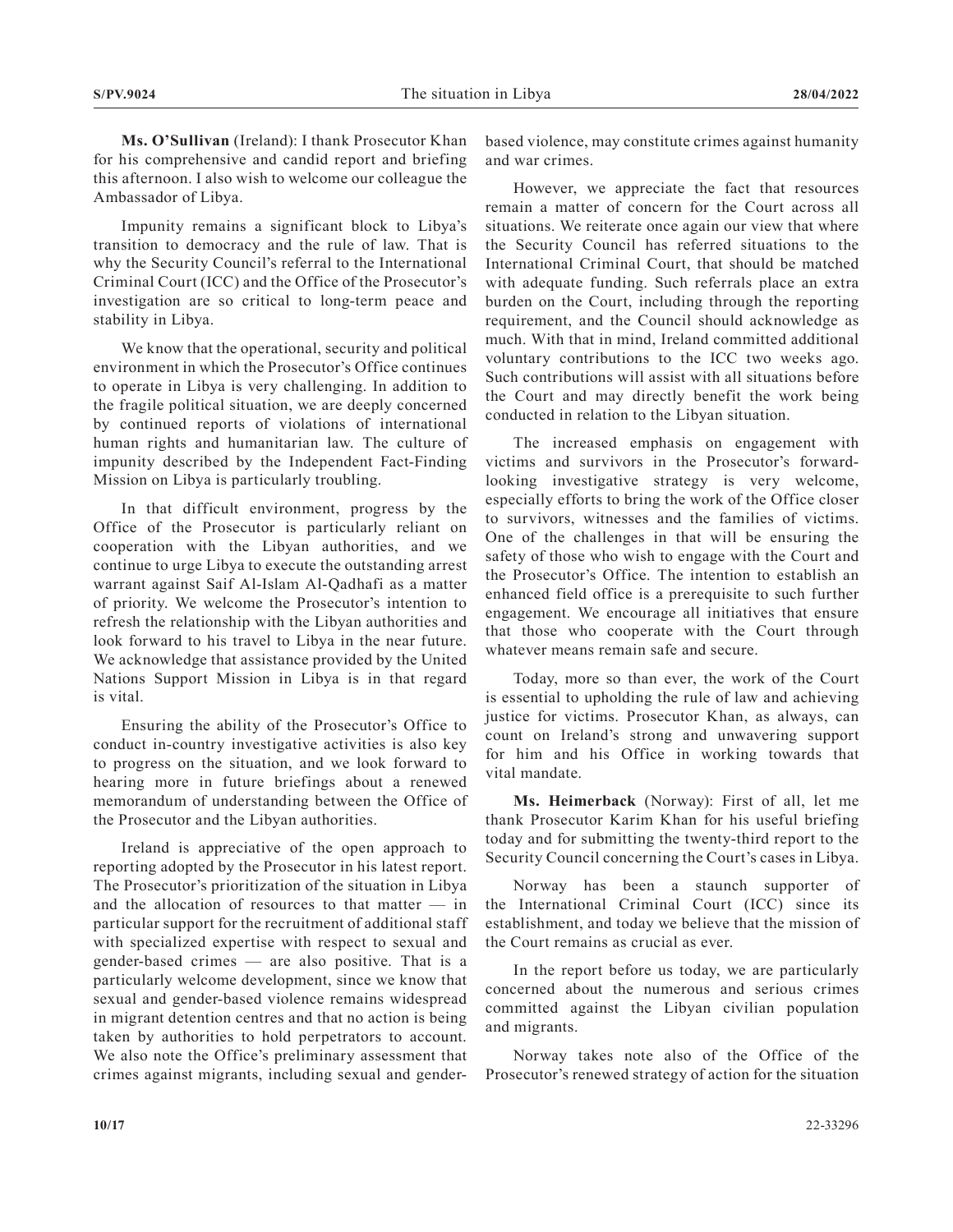in Libya. We welcome the four core principles, including the empowerment of those impacted by alleged crimes to participate in the Office of the Prosecutor's work, and the fresh approach to engagement with the Libyan authorities.

As the Prosecutor stressed, addressing impunity is critical to sustainable peace and stability in Libya. Accountability for the most serious crimes is key. Any meaningful reconciliation will depend on holding the perpetrators of atrocities to account. The ongoing work of the ICC concerning its cases in Libya is crucial in that regard.

We call on the Libyan authorities, its partners and the international community more broadly to cooperate with the Prosecutor's Office. Let me recall that resolution 1970 (2011) specifically mandated the Libyan authorities to fully cooperate with and assist the ICC and the Prosecutor. An important aspect of such cooperation is for Libya, as well as the international community, to support timely arrests and surrender of suspects.

More broadly, Norway continues to support the Libyan-led and Libyan-owned political process, including the timely and safe holding of elections. We commend the United Nations and Special Adviser Williams for assisting the Libyan parties in that process.

We are worried about the current battle for executive control, and urge the parties to agree on a consensual way forward. That is critical to preserving the country's unity and stability. We must avoid a new escalation of violence.

Norway welcomes the Prosecutor's prioritization of situations referred to it by the Security Council. We look forward to continued cooperation with all Council members in the fight against impunity and the promotion of accountability for mass atrocities.

The Council must also assume its responsibility and examine every possible measure to support the Court, especially with respect to cases referred to it by the Council. Not doing so undermines the credibility of the international criminal justice system.

Let me reiterate Norway's unwavering support for the Court and the Office of Prosecutor Khan.

**Mr. De Almeida Filho** (Brazil): I thank the Prosecutor of the International Criminal Court, Mr. Karim Khan, for his valuable briefing on the

twenty-third report on the situation of Libya. I also welcome the representative of Libya to today`s meeting.

At the outset, allow me to reiterate Brazil's longstanding support for the International Criminal Court. As one of its founders, Brazil recognizes the value that a permanent, treaty-based tribunal has in fighting impunity and bringing justice to victims.

We welcome the Prosecutor`s transparent approach towards the renewed strategy for action in relation to the Libyan situation. We consider it a positive step to outline in an open manner the investigative and prosecutorial strategy, including its key targets and core principles, as reflected in the present report.

We also support the emphasis given by the Prosecutor to the principle of complementarity, with a view to supporting and strengthening national investigations and prosecutions. We encourage the Prosecutor to continue engaging with the Libyan authorities on a regular basis, as complementarity is one of the cornerstones of the Rome Statute system. International criminal justice is a temporary solution when States with jurisdiction are unwilling or unable to investigate and prosecute the most serious crimes.

Brazil further welcomes the Prosecutor`s willingness to bring his Office closer to survivors, witnesses and families of victims, in agreement with the national authorities. Such an enhanced field presence could provide a safe, secure and stable environment to witnesses who wish to engage directly with investigators. Furthermore, cooperation efforts can provide opportunities for strengthening local institutions so that States can fulfil their primary responsibility to investigate and prosecute crimes committed in their territories.

The United Nations Support Mission in Libya can also make important contributions to the national authorities in the fight against impunity, employing a collaborative approach in areas of investigation. Those are important steps to hold perpetrators accountable for their crimes, including those against migrants and refugees.

The United Nations should provide appropriate resources to the Court in relation to situations referred by the Security Council. It cannot be overemphasized that the current situation, where only States parties cover the cost of Security Council referrals, is not either fair or sustainable. We commend the Prosecutor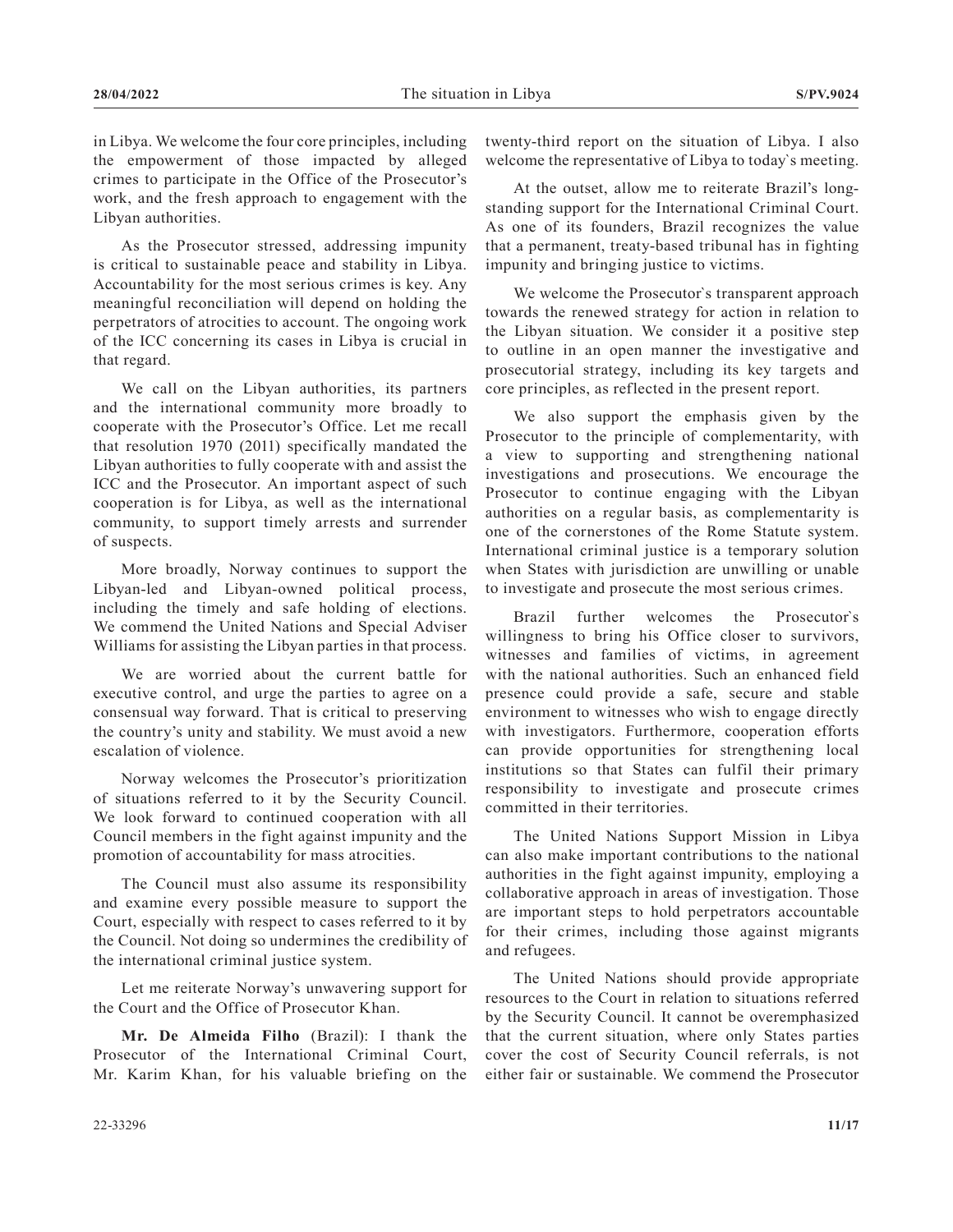for having allocated additional resources to the Libya investigation team.

In conclusion, Brazil would like to renew its support for the efforts of the Office of the Prosecutor in ensuring justice and accountability, in accordance with the principle of complementarity. We hope that a fruitful relationship between the Office of the Prosecutor and the Libyan authorities will foster a culture of justice and accountability.

**Mr. Biang** (Gabon) (*spoke in French*): I thank Prosecutor Karim Khan for his briefing on the twentythird report pursuant to resolution 1970 (2011). We welcome the participation of our colleague, Ambassador Taher Elsonni, Permanent Representative of Libya, in this meeting.

The International Criminal Court's mandate in Libya is crucial. Expectations are high regarding not only the fight against impunity, but also reconciliation and coexistence among Libyans.

We note with concern the enormous challenges faced by the Prosecutor in Libya in the collection of key information and forensic evidence in the context of the investigative steps necessary to ensure the due process of law against persons alleged to have committed serious crimes in Libya in 2011 and crimes related to military operations between 2014 and 2020, as well as crimes against migrants.

The fight against impunity must remain an imperative for all, and we believe that the scope of justice in Libya must be extended to all atrocities committed. That requires the ongoing support of the international community to fully equip the Prosecutor and his Office in their sensitive work.

We welcome the implementation of new investigative strategies, which take into account budgetary constraints without detriment to the needs of justice, let alone the requirement to establish the responsibility of alleged perpetrators of crimes.

It is of course necessary to work closely with the Libyan authorities and to involve international and regional actors, as well as civil society members who can contribute to the success of this vast and delicate undertaking.

We welcome the judicious use of advanced information technologies, including artificial intelligence.

We are aware of the volatile security environment in which the Prosecutor's new investigative strategy is unfolding. and we appreciate his efforts. Indeed, the military-political crisis that has affected Libya for more than a decade now is severe. Armed violence is far from being contained. It goes without saying that in such a climate of terror and fear, victims and witnesses can feel threatened, which contributes to making the exercise of justice quite complex and perilous.

That is why we would like to renew our call to all parties to the Libyan conflict to redouble their efforts to reach a comprehensive settlement of the crisis that is undermining the country. We believe that the Libyan people need justice and that it is the vocation of the Office of the Prosecutor to administer and advance that justice, in accordance with the principle of complementarity. In this regard, very close cooperation with the United Nations Support Mission in Libya as a partner is essential.

We would like to stress the crucial importance of creating the conditions for justice that will redress the wounds of the Libyan people, namely, the culmination of a political process in inclusive elections, the cessation of hostilities, the departure of foreign forces and a Libyan-led dialogue designed to achieve a lasting resolution of the prevailing crisis.

In conclusion, we reiterate our support for the efforts of the Prosecutor in Libya and the International Criminal Court in general.

**Mr. Korbieh** (Ghana): I would like to join previous speakers in thanking Mr. Karim Khan, Prosecutor of the International Criminal Court (ICC), for presenting the twenty-third report to the Council, and in welcoming Ambassador Elsonni of Libya to today's meeting.

Ghana notes with appreciation the well-structured report and its proactive approach towards dealing with the situation in Libya. Of particular importance is the chapter that deals with the way forward, as this gives a sense of direction to Council members on the approach that the Court intends to adopt in conducting its investigations and dealing with the issues.

On the substantive issues raised in the report, Ghana wishes to highlight the following three points. First, we reiterate the shared conviction that impunity cannot and must not be allowed to stand wherever it occurs and by whomsoever it is claimed. In this respect, we reaffirm the position that all individuals facing ICC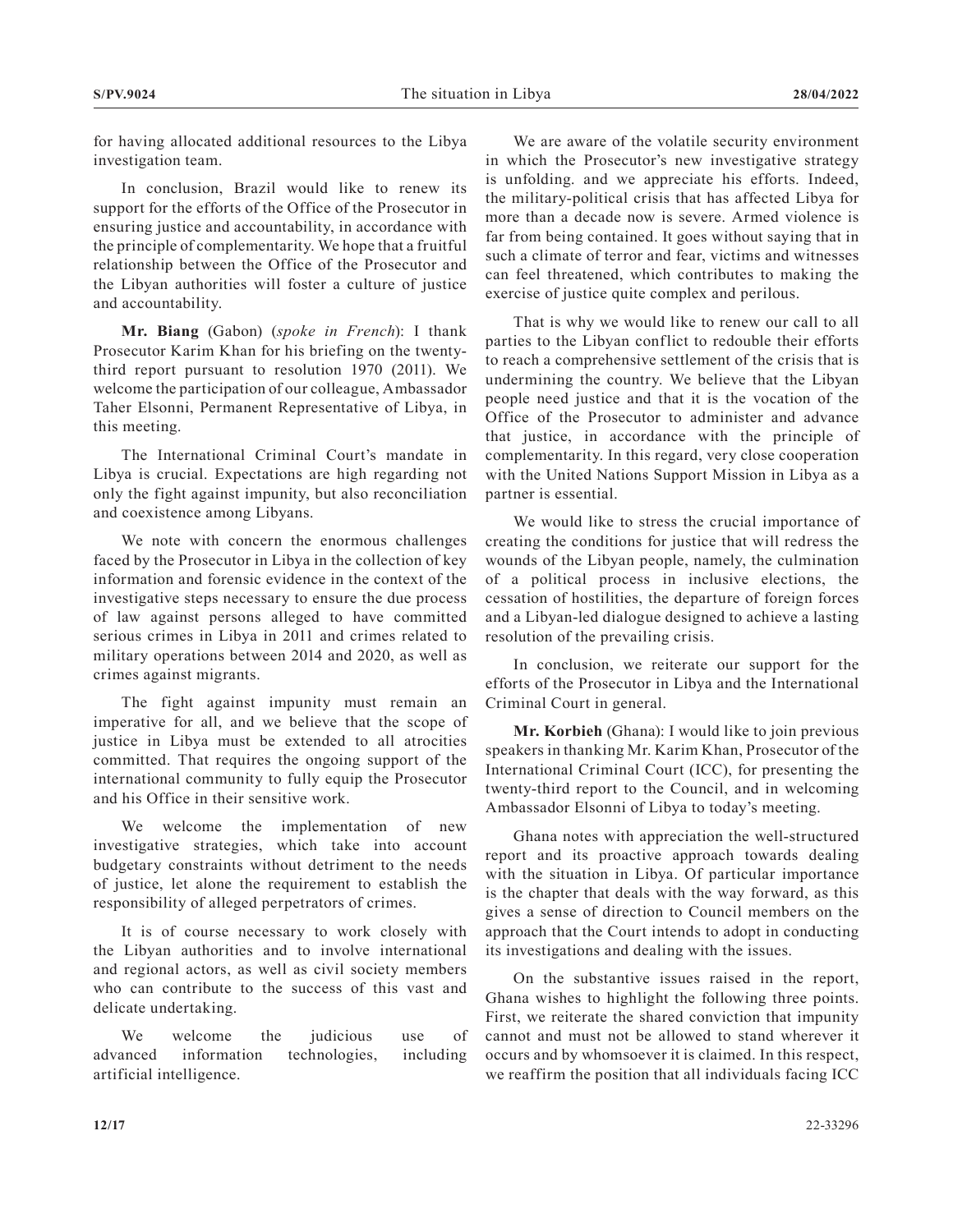arrest warrants for alleged crimes committed in Libya, including genocide, war crimes or crimes against humanity, should be made to face the course of justice and given an opportunity to account for their actions or inactions as they relate to the very serious crimes for which they have been indicted.

Secondly, while calling on the Court to carry out its mandate enshrined in the Security Council referral (resolution 1970 (2011)), Ghana notes the challenges facing the Court in the light of the current complex political and security situation in Libya. However, it is gratifying to note the approach being taken by the Court — to invoke the principle of complementarity — which is a core principle of the Rome Statute. By engaging with the relevant Libyan national authorities, the Court has taken a positive step in confidence-building that can yield the desired results. After all, it is primarily the responsibility of States to protect their citizens, and, accordingly, the State must be consulted in such matters.

We therefore encourage the Court to continue to work with the Libyan judicial system and provide the needed technical and capacity-building support. It is certain that the independence of these national courts should be paramount in capacity-building efforts. We take this opportunity to call on the relevant stakeholders in Libya to give unfettered access to the team of investigators from the Court so that they can carry out their work effectively and efficiently. In view of the political situation in Libya, Ghana believes that the proposed signing of the memorandum of understanding, to which all relevant Libyan stakeholders should commit, is a step in the right direction, as it will show political commitment to the process as a whole for the time when the situation in Libya normalizes.

The third issue of importance to Ghana is witness protection — before, during and after the trial process. As the Court proceeds with investigations into the cases, particularly in Tarhuna, where 27 mass graves have been discovered and approximately 338 residents went missing between 2014 and 2020, it is important to underscore the fact that the Court needs to put in place efficient mechanisms that will protect witnesses.

In that regard, Ghana calls on the Court to take into consideration the involvement of victims in the whole process and give them the needed protection before, during and after the trials. We believe this will give victims the required confidence to testify during trials, as it has been observed that in some instances witnesses have been recanting, which adversely affects the case for the prosecution and invariably casts a slur on the Court. In carrying out its investigations, the Court should also turn its attention to getting witnesses outside Libya to testify, in view of reports of attacks on migrants, some of whom may be survivors of these attacks. In that regard, it would be useful for the Court to seek the cooperation of neighbouring States as part of the investigation, particularly by eliciting evidence from migrants who escaped these atrocity crimes and may be seeking refuge in those States.

Accordingly, Ghana notes with appreciation the ongoing cooperation between the Court and such external partners as the Netherlands, the United Kingdom, Italy and the European Union Agency for Law Enforcement Cooperation in gathering credible evidence. We call on other States and relevant international agencies that may have relevant information to assist the Court in carrying out its investigations.

In conclusion, I would once again urge the Prosecutor to continue to look towards the evidence to deliver fair and equitable justice for victims among the people of Libya and for migrant victims from other States. Ghana therefore continues to hope for a balanced and global approach to the investigation of crimes within the jurisdiction of the Court, devoid of the perceived region-centric approach.

**Mr. Sun Zhiqiang** (China) (*spoke in Chinese*): I thank the Prosecutor Karim Khan for his briefing. I welcome the participation of Ambassador Elsonni, Permanent Representative of Libya, in today's meeting.

The differences among parties in Libya have grown for some time now, and the uncertainty of the political process has also increased. It is imperative for all parties in Libya to maintain calm and exercise restraint. Actions that might complicate the situation should be avoided. The current ceasefire should be fully maintained. Differences over the legitimacy of the Government should be resolved through dialogue and consultations, and a consensus on a timetable and road map for elections should be reached to create the conditions necessary for the holding of elections as soon as possible.

The international community should uphold the principles of a Libyan-owned and Libyan-led political process and play a positive and constructive role in bringing the political process back on track in Libya.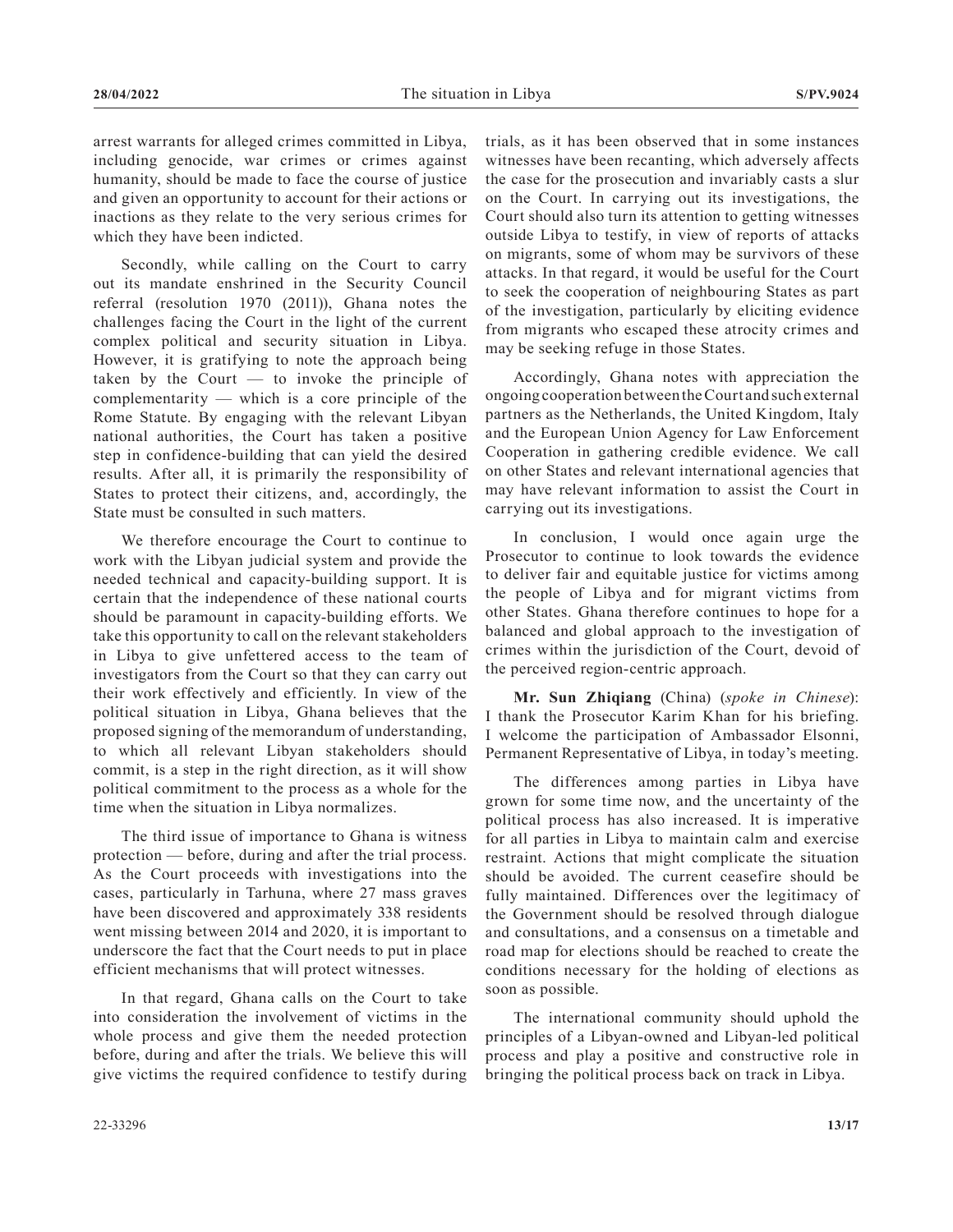China is not a State party to the Rome Statute, and China's position on the ICC's work related to Libya remains unchanged. We have also noted Libya's position on the relevant issues. The ICC should continue to strictly abide by the principle of complementarity, stipulated in the Rome Statute, fully respect Libya's judicial sovereignty and the legitimate requests and opinions of its Government and make practical contributions to the maintenance of peace and stability in Libya.

**Ms. Dautllari** (Albania): I thank Prosecutor Karim Khan for today's briefing, for the comprehensive report and for highlighting that his Office prioritizes the referrals from the Security Council.

Albania reiterates its strong commitment to and support for the International Criminal Court (ICC) and the Rome Statute. We would like to commend the brave and independent work of Prosecutor Khan in this regard. As the Security Council, we have to make sure that his Office has the necessary resources to fulfil its mandate. We commend the Office of the Prosecutor for its excellent work in collecting evidence and the successful conclusion of the investigation into crimes committed in Libya in 2011. We encourage the Office to continue collecting evidence for possible crimes committed during the 2014-2022 conflict. Justice must prevail for any and all crimes, no matter who the perpetrators are, and be provided to the victims.

Justice is a must for Libyans to move forward, achieve reconciliation and look towards a better future. We are deeply concerned about ongoing violence against migrants, reports of torture in detention facilities, human rights abuses and crimes against women and children, including sexual violence. Those acts are in violation of international law, human rights law and international humanitarian law. They must be addressed and those responsible prosecuted to the full extent of the law, nationally and internationally, where necessary. We were glad to hear from the Prosecutor about the positive results of the partnership on migration issues.

Accountability is important to the victims and survivors of those crimes, but it can also serve as a strong deterrent to end the repetition of crimes and abuses in the future. The Libyan people deserve justice, the families of victim's demand justice, and the ICC has the tools to deliver that justice. In that vein, we welcome the cooperation with the Registrar of the Court, to help victims improve communication and to listen more effectively.

Albania commends Prosecutor Khan's vision of a road map for accountability and welcomes the announcement of his visit to Libya in the coming months. Let us hope that Libyan actors will grab this chance to sign the memorandum of understanding and facilitate access for the Office of the Prosecutor on the ground to gather battlefield evidence and conduct independent investigations.

We welcome cooperation with the United Nations Support Mission in Libya and the meetings with the Special Adviser of the Secretary-General on Libya in compliance with their respective mandates. We also welcome the Prosecutor's approach in setting benchmarks, which will increase the efficiency of his work.

We are confident that the Office of the Prosecutor will fulfil its mandate, but I would like to reiterate that it is up to the Libyan authorities to build lasting peace and security in the country, promote and protect human rights, protect civilians and deliver justice. We therefore call on the Libyan authorities to closely cooperate with the ICC and Prosecutor Khan in ending impunity and holding those responsible for atrocities to account. Justice is not optional; it is a must for peace and the future of Libya.

**The President**: I shall now make a statement in my capacity as the representative of the United Kingdom.

Like others, I would like to start by thanking Prosecutor Karim Khan for his important briefing today on the occasion of the twenty-third report of the Prosecutor of the International Criminal Court (ICC) on the situation in Libya. The United Kingdom gives its full support to the Prosecutor's ongoing investigations, and I welcome both the Prosecutor's briefing and his report as a demonstration of transparency to the Security Council.

As the report sets out, there is credible evidence of the ongoing commission of widespread, serious crimes in Libya, including crimes of conflict-related sexual violence. The United Kingdom condemns those reprehensible acts and calls for the perpetrators to be brought to justice. Human rights must be fully protected in Libya. We must maintain our commitment to the victims of the past eleven years. The ICC investigation is an important contribution to transitional justice,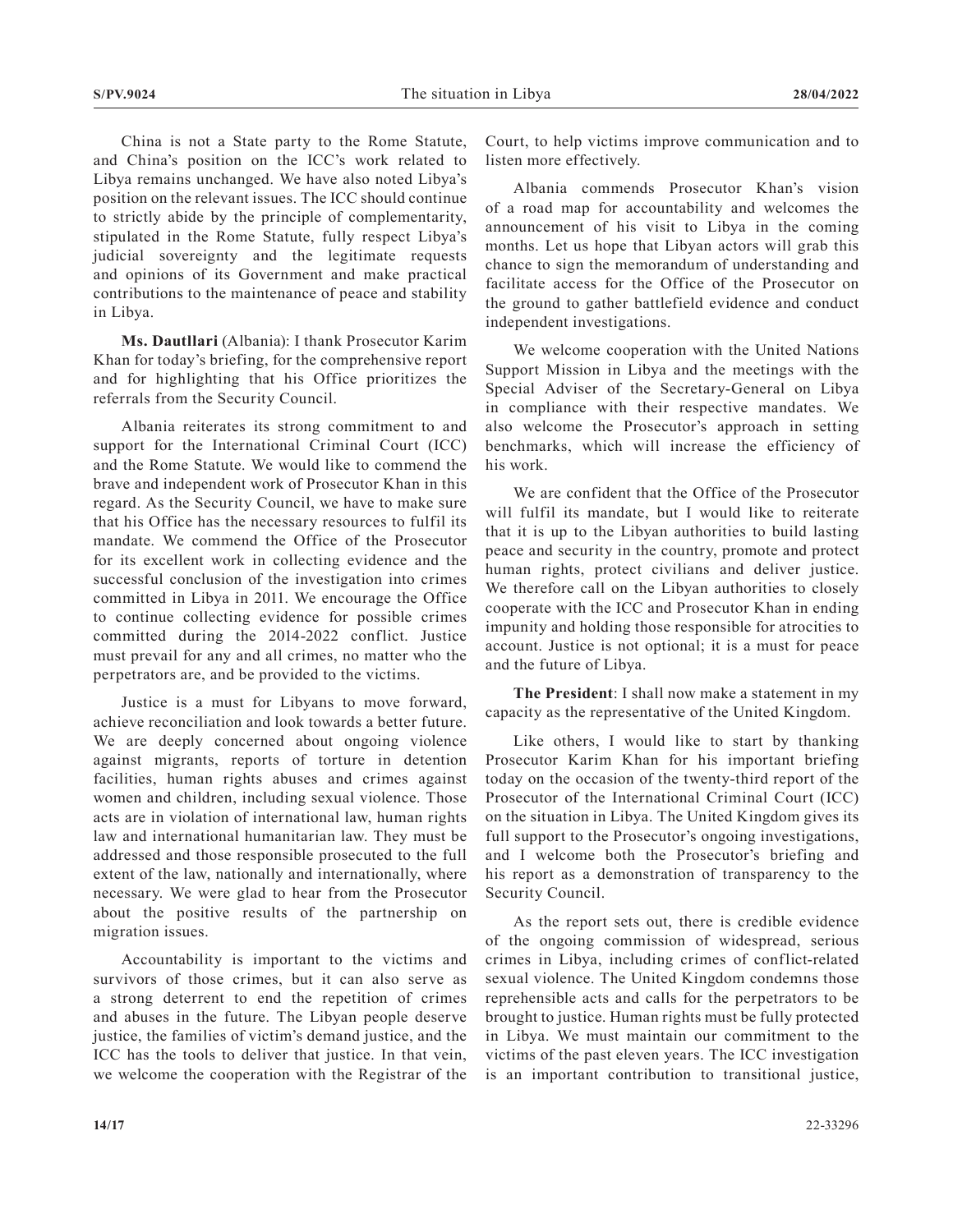which is critical to the success of the political process and in the interests of all Libyans.

The United Kingdom calls on the Libyan authorities to cooperate with the ICC investigation and Independent Fact-Finding Mission on Libya. Access to sites, evidence and witnesses free from intimidation is necessary for progress to be made. The United Kingdom supports the Prosecutor's renewed strategy and the principles on which he will take forward the investigation. The United Kingdom welcomes in particular the prioritization of the Libyan investigation and the announcement of additional resources, which we hope will accelerate progress towards justice for victims.

The United Kingdom commends the Prosecutor's work in cooperating with national authorities and his intention to develop such partnerships further, including in assisting prosecutions at the national or regional level, where that is appropriate. We reiterate our call on all relevant States, including States parties to the Rome Statute and States not party to it, to cooperate with the ICC and surrender individuals subject to arrest warrants.

The Council mandated the Prosecutor's investigation in Libya and, in order to ensure accountability for serious international wrong-doing, the United Kingdom will remain steadfast in its commitment to accountability for atrocity crimes in all situations in which they are committed. We will continue to work with the Prosecutor and with international partners to end impunity.

I now resume my functions as President of the Council.

I give the floor to Prosecutor Khan to respond to comments.

**Mr. Khan**: I am most grateful for the contributions, observations, words of support and, indeed, even the words of concern that have been raised. I am also grateful for the opportunity to clarify or further explain a few matters.

I think that, based upon any analysis, the International Criminal Court can be viewed only as an awful testament to the continuous proclivity of humankind to wreak havoc and cause untold suffering upon the most vulnerable children, women and men. Of course, there is a lot of blame to go around with regard to every country. All of us are flawed beings, but

that is not really the question. The question is whether we want to live in a world where justice prevails or whether we can somehow sleep and tolerate and accept a world in which so many are in physical agony and emotionally distraught.

My learned friend, the representative of the Russian Federation, referred to the situation in Libya and asked who actually is to blame for the continuous groans of agony that still reverberate from that troubled land. That is, of course, an open question, and the question is: Who is responsible?

The Rome Statute gives clear jurisdiction to us in relation to matters that are referred. The Charter of the United Nations is the principal foundation of world affairs. It makes it clear that the Council has principal responsibility for maintaining international peace and security. It is very important to bear in mind that while we have — and I have — tremendous respect for the promise of the Council, for the purpose of the Council and for all members here, like many normal people there is understandable frustration about the fact that all around the world, away from sophisticated capitals and cities, such as New York, and beautiful rooms such as this one, we still tolerate a world where we are deaf and wilfully shut our eyes to the agony of so many others.

There was a question raised regarding focus. I am a lawyer, not a legislator, and I hope that I will never be in a position to knowingly violate the law. Certainly, I will never arrogate to myself authorities that are not vested in me. The clear language of paragraph 6 of resolution 1970 (2011) holds the answer to the representative's question, as it clearly states that the Council decides that nationals, current or former officials or personnel from a State outside the Libyan Arab Republic which is not a party to the Rome Statute shall be subject to the exclusive jurisdiction of that State. I follow the law. The Council creates the law in terms of the parameters of a referral.

The other part that I would like to emphasize, if I may, relates to something my late father from Pakistan used to say when we squabbled as children. He said that when you point a finger, there are three pointing back at you. It is very easy with the history of humankind to engage or be indulgent in the blame game. Someone did this or that. It is all true, perhaps, but is it an excuse for us not to try to raise our gaze collectively to higher values and higher principles? For goodness' sake and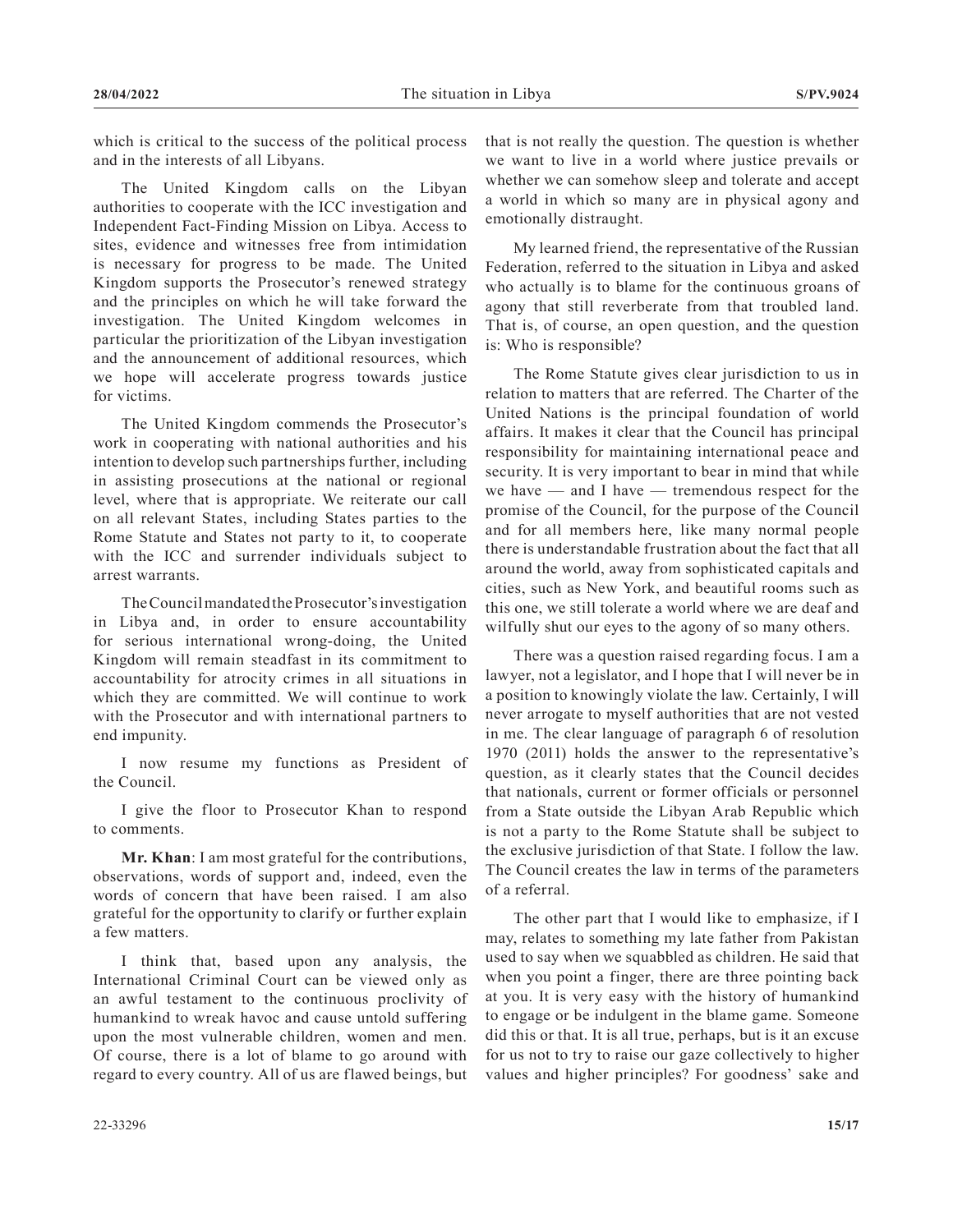with respect, if we cannot do that in a building such as this, what is the hope?

The representative of India raised an important point. He recalled certain concerns that seemed, he thought, to be vindicated by the International Criminal Court and the lack of peace. It is also important to realize, grasp and accept the reality that justice anywhere, and international justice in particular, is not a silver bullet that will solve every malady that afflicts humankind. If one expects that to be the case, we will keep failing and having expectations that simply cannot be fulfilled. I would suggest that a more appropriate question is whether or not, but for the International Criminal Court, peace and justice would have fallen like manna on the people of Libya. The simple truth is that the Council, the region and Libya itself have somehow not managed to help secure peace.

The final comment from the representative of Ghana really must be the last word. The question really is whether or not we collectively provide value. We really care for children, women and men who just want to lead their lives but keep suffering time and time again. The words of the representative of Ghana resonate far more eloquently than I could ever attempt — impunity, when committed, cannot be allowed to stand. That is why we have an International Criminal Court. That is why we try to get to the truth to vindicate the rights that we should all individually, regardless of politics, hold dear.

**The President**: I thank Prosecutor Khan for his further clarifications.

I now give the floor to the representative of Libya.

**Mr. Elsonni** (Libya) (*spoke in Arabic*): At the outset, I would like to congratulate you, Madam President, on your country's assumption of the presidency of the Council for this month. I thank you for your efforts.

I would also like to thank Mr. Karim Khan for his briefing and his twenty-third report.

We reaffirm that the Libyan people are very eager to establish a modern and civil State, consolidate the principle of accountability and combat impunity. In our view, that will be achieved only if we activate the path of comprehensive national reconciliation, which will start by activating justice, revealing the truth, seeking the truth, making apologies, offering reparations and calling for forgiveness and tolerance. We all know that such steps are the foundation of transitional justice.

Through them, we can seek closure on the painful past which the Libyan people have endured in recent years.

We reiterate the observation we have made at several previous meetings that achieving justice on Libyan territories is a matter of sovereignty and national jurisdiction. That means that any suspect will stand trial pursuant to the Libyan Criminal Code, thereby reflecting Libya's sovereignty over its territories and citizens. The Libyan judiciary is committed to ensuring that all suspects are provided with a just and fair trial.

We confirm once again that our cooperation with the International Criminal Court (ICC), in accordance with its mandate, will be in keeping with the memorandum of understanding that was signed between the Libyan Prosecutor General's Office and the Office of the Prosecutor of the ICC, given its role in providing assistance to but in no way replacing the Libyan judiciary. We look forward to implementing the memorandum of understanding accordingly and as proposed by the Libyan Prosecutor.

We welcome the new strategy announced by the ICC Prosecutor, which is based on prioritizing the situation in Libya, providing the necessary resources and cooperating with the authorities to enhance efforts to ensure and support accountability. We hope that the strategy will support the Libyan Prosecutor's office and the judiciary in charting the path to justice and combating impunity. We underscore that there must be no selectivity and politicization of cases.

We all know that lasting peace is tied to justice and respect for human rights. We also know that peace cannot be achieved automatically. Therefore, we need to acknowledge the suffering of the victims' families and rebuild trust in the State's institutions and its ability to deliver justice. That is why we ask the ICC to expeditiously disclose the results of its investigations following its team's three visits to Libya over the course of more than a year. We refer specifically to the mass graves that were discovered in the city of Tarhuna, as well as other stark violations and war crimes that have been committed — not just today, but from 2011 to date — against innocent civilians. We must determine those responsible for those crimes, locally and internationally, without exception or politicization, regardless of where those crimes were committed and by whom. That would help deliver transitional justice and promote genuine comprehensive national reconciliation.